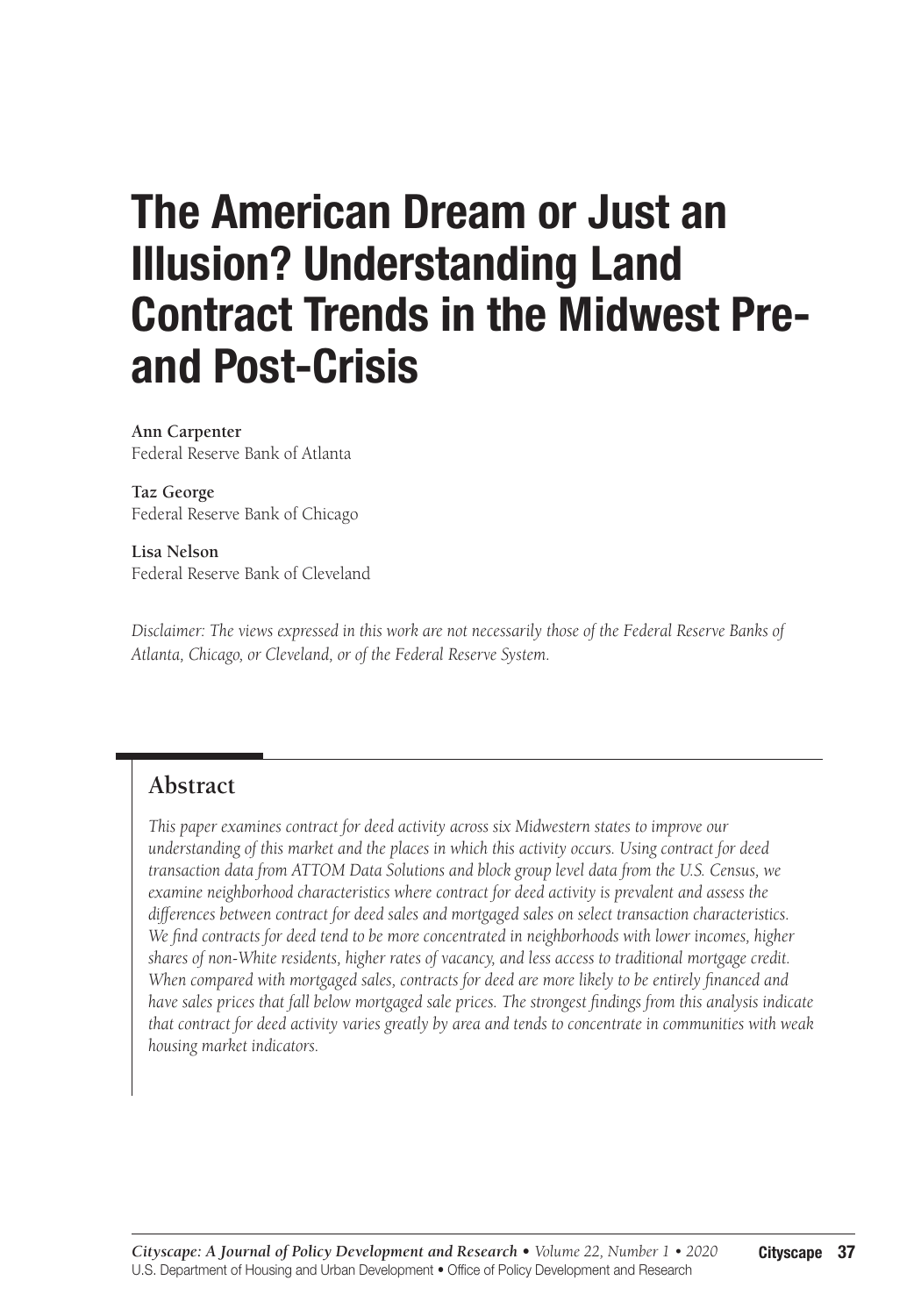## Introduction

Access to purchase mortgage credit has remained limited in the wake of the Great Recession, particularly for communities of color, distressed local housing markets, and other underserved areas. In the near absence of traditional mortgage credit in certain markets, contract for deed activity has gained attention as an alternative means of financing home sales. Little is known about contract for deed activity, however, beyond analyses focusing on smaller geographies and corporate sellers.

Lack of reliable data makes it difficult to analyze contract for deed activity. This data deficiency stems from the uneven reporting requirements and adherence to these requirements within and between states. National data were previously available through the U.S. Census' biennial American Housing Survey. Unfortunately, the survey eliminated this question after 2009. Thus, national data have been lacking for a decade, a period in which the housing market underwent massive fluctuations and restructuring.

Procuring disaggregated data previously required intensive data scraping or public records requests on a county-by-county basis, a process that made regional or national analysis burdensome. Thus, recent analyses of contract for deed sales have focused on small geographic areas in jurisdictions where recordation is required or on identifying properties owned by certain large-scale sellers such as Harbour Portfolio Advisors LLC, a process that is complicated by the dozens of related entities under which these sellers operate. For example, the Wisconsin attorney general identified 39 limited liability corporations associated with one corporate seller of contracts for deed, Vision Property Management, LLC.

With the acquisition of a new data set containing approximately 400,000 valid land contracts recorded between 2004 and 2017, this paper builds on existing research by documenting neighborhood and contract characteristics of contract for deed activity across six contiguous Midwestern states that require or have a custom of contract for deed reporting, including Indiana, Iowa, Michigan, Minnesota, Ohio, and Wisconsin.

The scope of our research question is somewhat different from prior work on this topic. Previous studies have focused on contract for deed activity associated with institutional investors and corporate sellers and have examined whether these institutions have exhibited predatory behavior toward African-American communities. These studies have identified institutional investor names through news and legal sources and have flagged real estate transactions involving these entities as likely contract for deed property sales. In contrast, our study asks what demographic, socioeconomic, and housing market factors are associated with all contract for deed activity, the majority of which is non-institutional. While not all contract for deed activity is predatory in nature, there are negative implications for households regardless of who the seller is, such as the inability to accrue housing equity and the lack of consumer protections offered by a traditional mortgage. Therefore, it is crucial for policymakers to understand what factors are associated with contract for deed activity irrespective of whether institutional investors are involved.

The differences in our research question compared with prior literature are important to bear in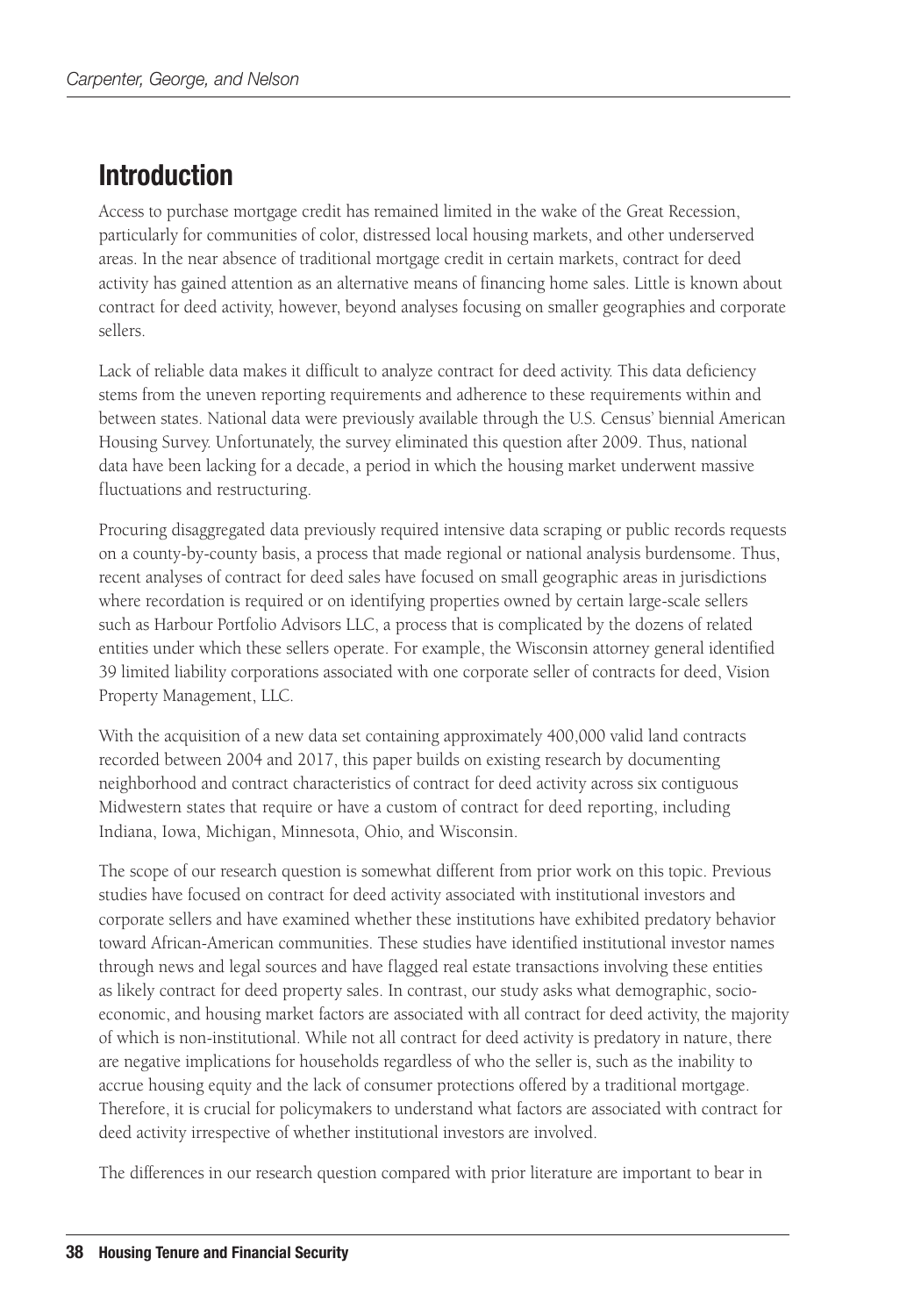mind when we interpret our results. Notably, we do not examine whether institutional contract for deed sales disproportionately affect African-American communities or other vulnerable populations, a finding which is now well established, because our data include mostly noninstitutional sellers. We do examine, however, whether contract for deed activity overall is more prevalent in communities of color, low-income communities, and distressed housing markets.

## **Background**

Contracts for deed are variously known as land contracts, installment contracts, lease contracts, sales contracts, bond for deed, bond for title, agreement for deed, and, colloquially, as a "poor man's mortgage" (Carpenter, Lueders, and Thayer, 2017). Ta-Nehisi Coates described the practice as "…a predatory agreement that combined all the responsibilities of homeownership with all the disadvantages of renting—while offering the benefits of neither" (Coates, 2014).

Essentially, the contract for deed instrument is a private real estate contract between a buyer and seller. The parties agree to a transaction amount, downpayment, and interest rate similar to a traditional mortgage. The amortization period ranges, generally, from 5 to 30 years and may include one or more balloon payments. The deed to the property does not transfer to the buyer, however, until the final payment has been made. In theory, this arrangement could be favorable to a buyer without a credit score sufficient to secure a mortgage or for buyers lacking access to formal financial services. Parties may also benefit from the speedier process, relative to a traditional mortgage. The contract for deed is unduly risky for the buyer, however, who builds no equity and has a higher risk of being forced out of their residence.

The contract itself may contain various terms for the use of the property during the period of repayment, many of which are particularly unfavorable for buyers. Contracts sold by corporate entities examined by journalists and advocates have noted several of these adverse terms (Battle, Mancini, Saunders, and Williamson, 2016; Goldstein and Stevenson, 2016). A forfeiture clause is a common element that allows the seller to take back the property for any breach of contract. In this scenario, the buyer loses any equity and investment made to improve the property as well as the property itself. The forfeiture scenario also allows the seller to avoid the purchaser's equity of redemption, the foreclosure process, and other protections afforded by a traditional mortgage (Nelson, 1998).

Additionally, properties are also often sold as-is, without an inspection or appraisal. For example, the aforementioned corporate sellers bought many of their properties offered under contracts for deed from bulk foreclosure sales. Often, these properties were previously abandoned with untold condition issues that were not disclosed to the buyer. Certain corporate contracts require homebuyers to bring the property up to habitable condition within a given window of time, sometimes as little as a few months. Buyers are also responsible for insurance, property taxes, and all other maintenance expenses. Contracts may stipulate that failure to improve the property condition or to cover these expenses results in forfeiture.

Finally, properties sold with a contract for deed may also be plagued by clouded title issues and tax and home equity liens or rendered insecure by an existing mortgage on the property. In all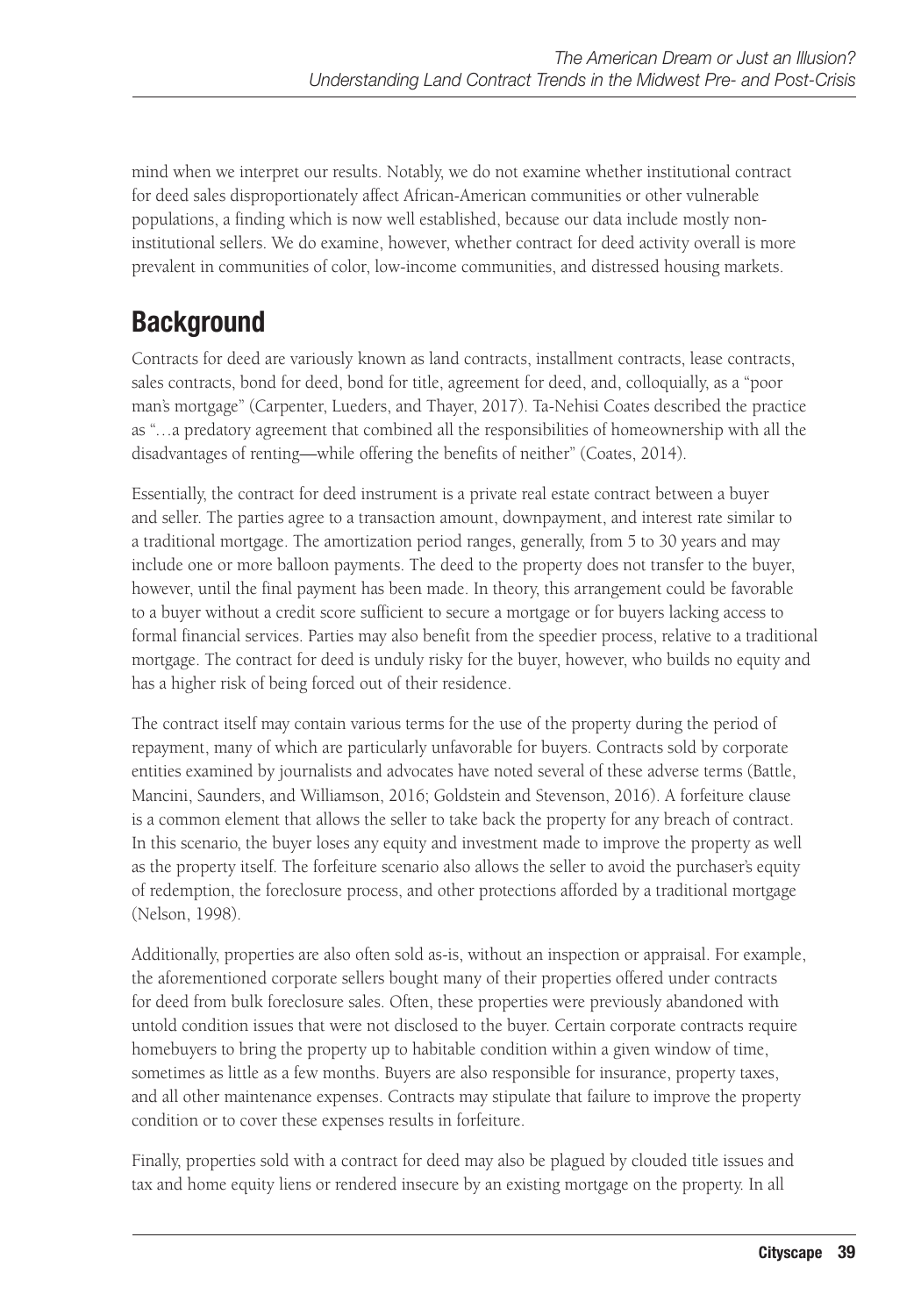such situations, the contract buyer's inferior claim on the property produces the risk of eviction or foreclosure, such as if the seller neglects to make payments on a mortgage.

Contracts for deed are disproportionately found in low-income communities where houses are older, in substandard condition, and access to mortgage credit is limited, as well as in low-income immigrant communities such as the Texas colonias (Way, 2009). Historically, the practice gained notoriety in the 1960s and 1970s in Chicago, where redlining made contracts for deed the only alternative for many buyers of color in neighborhoods where property values had been deliberately depressed by blockbusting tactics (Satter, 2009). In Chicago communities like Lawndale, White sellers were convinced to sell their properties to avoid a price depreciation expected to accompany the arrival of African-American families. Speculators would then sell the homes at inflated prices with very high-interest rates using installment purchase contracts (McPherson, 1972). The contracts were designed to fail, allowing the seller to reclaim the property, a form of equity stripping.

As noted previously, many recent studies and articles have focused on corporate sellers using contracts for deed. Research focused on the reemergence of contracts for deed has established that properties offered by corporate sellers, specifically Harbour Portfolio Advisors LLC in Atlanta, are disproportionately located in majority African-American neighborhoods (Battle et al., 2016), even when controlling for levels of foreclosures (and thus available housing stock for resale) by area (Immergluck, 2018). A recent analysis by Seymour and Akers (2019) found that among seven large-scale contract sellers that acquired properties from Fannie Mae bulk sales, there was a clear relationship between the concentration of properties and the percentage of African-American residents at the regional level and, for the two largest sellers, at the census tract level.

In addition to the damages to individuals and families' finances and housing security, the practice of contract for deed sales has a destabilizing effect on communities. Neighborhoods that were hit hardest by the subprime lending and foreclosure crises are among those with the highest concentration of contract sales. Housing instability caused by the churn of mortgage and tax foreclosure, speculation, contract for deed sales, and failed contracts resulting in eviction has also been observed. In Detroit, this "accumulation by dispossession" continues to occur, virtually unchecked if not buttressed by local law and its selective enforcement (Akers and Seymour, 2018). In 2015, there were more contracts for deed than home mortgages in Detroit (Kurth, 2016).

Mortgage credit constraints have persisted into the economic recovery, particularly for low-cost properties priced \$70,000 or less, due in part to fixed origination costs and regulatory issues that make small-dollar loans economically unappetizing to lenders, appraisal gap problems, and poor property conditions (McCargo, Bai, George, and Strochak, 2018). Recent research has also shown that corporate-owned contract for deed properties tend to be located in neighborhoods with lower than average numbers of bank branches per capita, indicating a potential lack of access to the formal financial system and to mortgage credit (Carpenter et al., 2017).

While a full scan of state laws pertaining to contracts for deed is beyond the scope of this article, a Uniform Law Commission survey covering 25 states found that the majority of respondents (82 percent) stated that their home state has some form of remedy for default, including forfeiture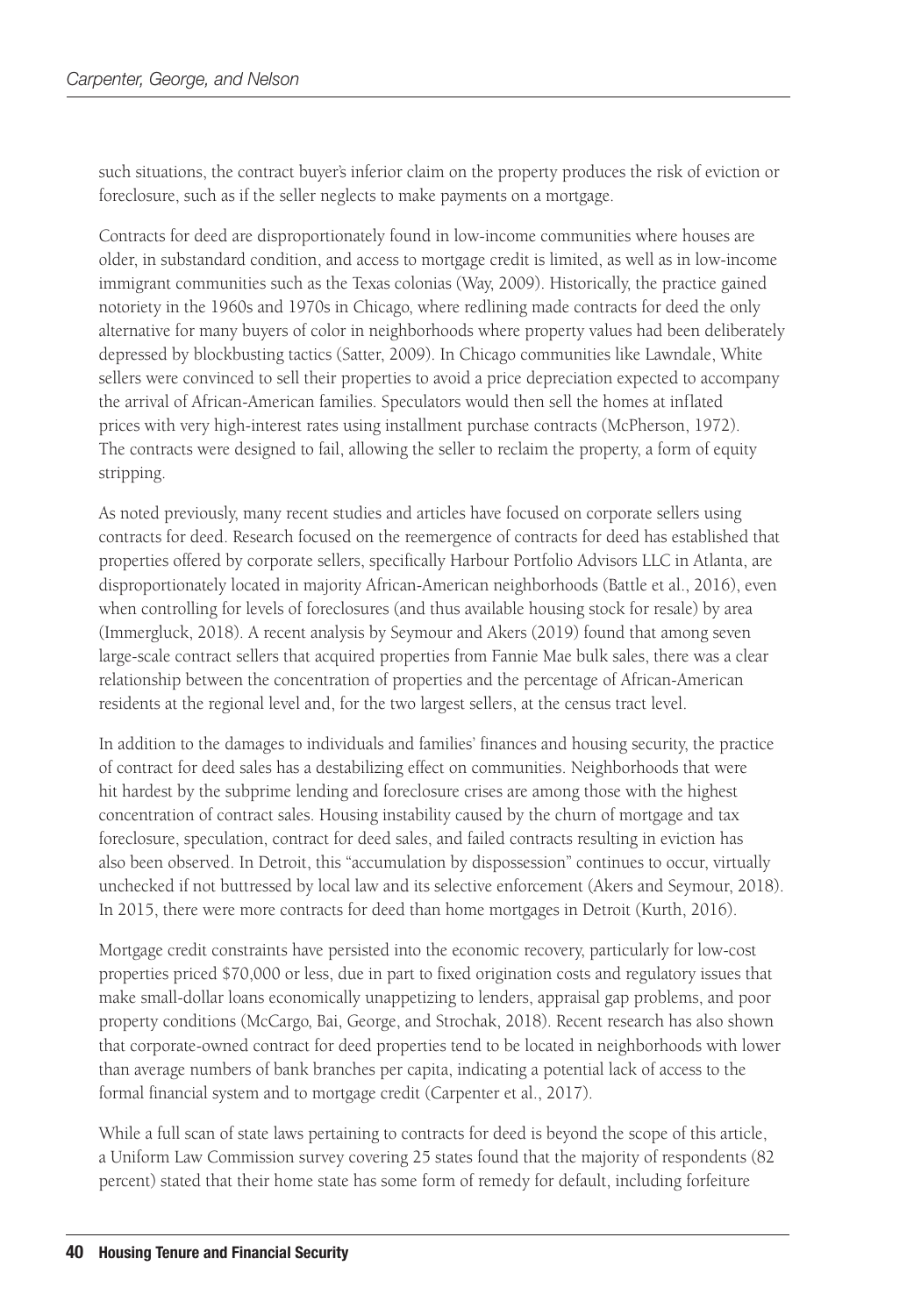(Higer, 2017). Most (61 percent) also require some type of disclosure on contract for deed sales. Only 47 percent of respondents provide a right of redemption on foreclosure or forfeiture, however, and only 45 percent stated that contracts are recorded. Overall, only 35 percent felt that the law is functioning as intended, and most respondents felt legal reform was necessary.

In states such as Florida, Maryland, and Oklahoma, buyers enjoy relatively strong protections equal to those with traditional mortgages, such as the right to a foreclosure sale and receipt of surplus funds (Way, 2009). In states where the foreclosure process is more costly, such as Illinois, Ohio, and Texas, such protections are deferred until a given percent of the contract has been repaid (Way, 2009). Protection varies by state, however, and enforcement can be spotty. Furthermore, the onus is on the buyer to exercise his or her rights, and many buyers may lack the resources or knowledge to seek recourse. Given the recent attention to contract for deed sales, legislative efforts to address the predatory aspects of contracts for deed have included a proposed bill in the Georgia House of Representatives meant to provide greater consumer protections (H.B. 456) and a proposed bill in the Ohio House of Representatives that would require properties be brought up to code and require an appraisal prior to sale (Wier, 2018).

The state of Texas is among a handful of states that have passed reforms to protect contract for deed buyers, including a reporting requirement to better track contract for deed sales. A comprehensive study focused on contract for deed sales in the Texas colonias found that, while legislative reforms have curbed these sales in Texas, it remains a common practice in low-income, predominately Hispanic border communities (Ward, Way, and Wood, 2012). The authors found that most contract for deed buyers did not have success in obtaining a deed (less than one-fifth of all contracts recorded between 1989 and 2012 obtained a deed). An alarming 45 percent were canceled, signifying the likely loss of property and investment. In contrast, the peak foreclosure rate during this time was 6.4 percent nationwide and 11.9 percent for Hispanic homeowners. Based on survey data, many homesteaders (between 8 and 13.8 percent) in this area were found to have unrecorded contracts, generally because they were unaware of the reporting requirement in Texas.

At the local level, jurisdictions such as Toledo and Youngstown, Ohio, have focused on the impacts of substandard housing and code violations, including not only harm to residents but also public expenses incurred for lawn maintenance, trash removal, and failure to pay taxes and fines. For instance, in 2015, Toledo passed an ordinance requiring properties to pass a city inspection (and obtain a Certificate of Property Code Compliance) as well as recordation of the contract (see Toledo Municipal Code Section 1765). Cincinnati adopted similar regulations requiring a certificate of occupancy and recordation in 2018 (see Cincinnati Municipal Code Chapter 870). Cincinnati also settled a lawsuit with both Harbour Portfolio Advisors LLC and Vision Property Management, LLC over nuisance properties, the terms of which included fines, disclosures, and code compliance prior to sale, and an agreement to rehabilitate or forfeit vacant properties (Leggate, 2018).

As in Cincinnati, legal action has been taken in several municipalities and states against sellers such as Harbour Portfolio Advisors LLC and Vision Property Management, LLC. For example, the Wisconsin Department of Justice filed a lawsuit against Vision Property Management, LLC for "misleading and deceiving business practices to induce Wisconsin consumers to lease, rent, or purchase uninhabitable properties in violation of Wisconsin landlord-tenant and mortgage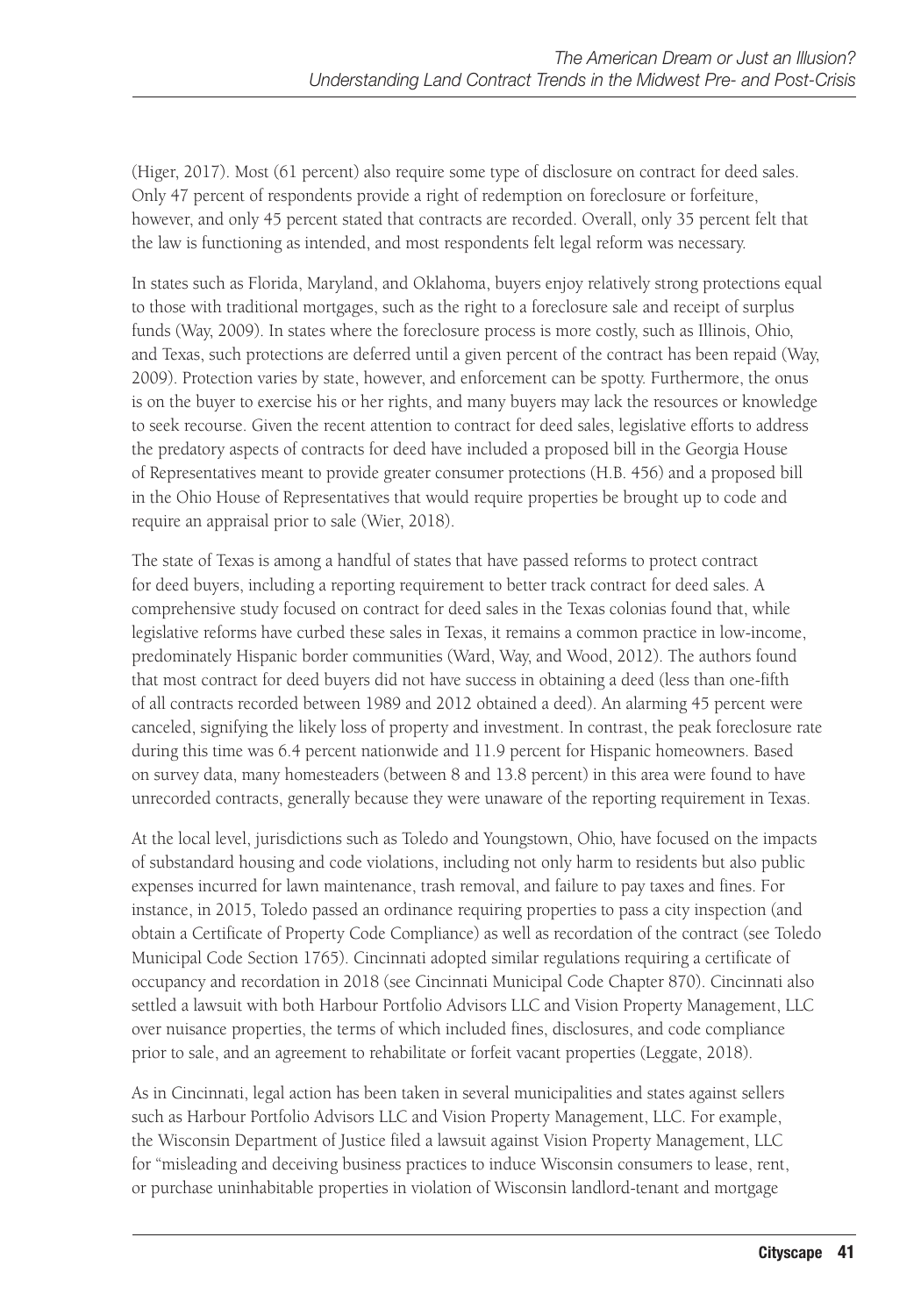banking laws" (Schimel, 2017b). While a settlement is pending as of January 2019, a temporary injunction against Vision Property Management, LLC was obtained (Schimel, 2017a). In 2017, a group of plaintiffs filed suit against Harbour Portfolio Advisors LLC in Georgia alleging fair housing violations and unfair and deceptive practices (Horne v. Harbour Portfolio VII, LP, et al.). Similarly, plaintiffs in Mahoning County (Youngstown), Ohio, filed suit against Vision Property Management, LLC in 2018 (Bracetty et al. v. Vision Property Management, LLC et al.). At the federal level, the Consumer Financial Protection Bureau subpoenaed Harbour Portfolio Advisors LLC in 2016 to better understand its business practices. While many of these cases are pending, they demonstrate that some contract buyers have been empowered to seek recourse through the work of legal aid services and other advocates.

In light of the recent attention to the issue and the need to craft policies that protect home buyers and communities, we used newly available national data to examine patterns and trends in recent contract for deed sales in the Midwest.

## Data Overview and Descriptive Statistics

In 2017, private real estate vendor ATTOM Data Solutions announced the creation of a national transaction-level database of contract for deed transactions spanning 2005 to 2016. Given the need for an understanding of contract for deed activity and the impact of contracts for deed on communities and families, the Federal Reserve Banks of Atlanta, Chicago, and Cleveland jointly acquired this database with the intent of performing a national analysis.

Overall, our ATTOM database included 407,237 transaction records on residential properties with around 200 individual fields associated with the grantee, grantor, and property. While contracts in the database were recorded in 45 out of 50 states, the majority of those records (282,360 records, or 69 percent) were found in six Midwestern states: Michigan (which entailed 25 percent of all records), Ohio (13 percent), Wisconsin (11 percent), Minnesota (8 percent), Iowa (7 percent), and Indiana (6 percent). These contiguous states are among a handful with a requirement that some type of legal record must be generated when a contract for deed is made; either the contract itself or a memorandum must be recorded or a transfer tax form or electronic certificate of real estate value must be filed. Given the low numbers of contracts reported elsewhere (possibly signifying weak adherence) as well as market differences between regions, we chose to focus on these six states. Illinois passed a similar law requiring recordation, but it was not implemented until 2018.

We geocoded each individual transaction record by the given property address. Of the 282,360 records in our six-state study area, 210,728 (75 percent) were geocoded to at least street level. An additional 1,837 records were geocoded using other available fields. Finally, 592 of the total records were removed due to unusual land use codes such as hotels and group homes. Thus, we were able to analyze 211,973 (75 percent) total transactions over a six-state area. We merged these records with CoreLogic, Inc. real estate data at the property level to provide additional property and transaction characteristics as well as tax assessment information.

The number of sales by county ranged from 0 to 23,338. It was clear from our geocoding that county-level adherence to reporting requirements was uneven as well, as the function is the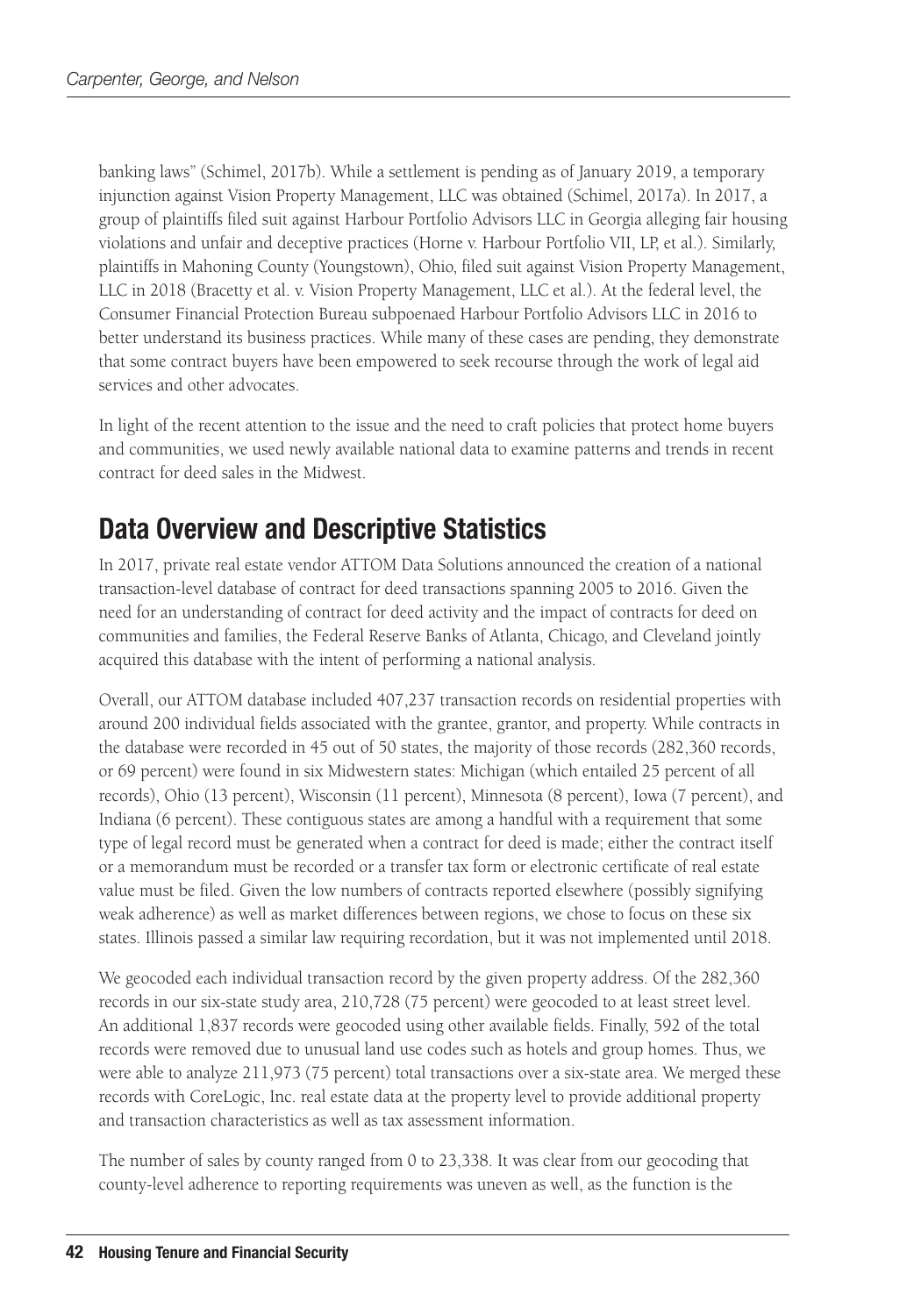responsibility of the local registrar of deeds. In order to ensure our analysis included counties with reasonably sound enforcement and a level of activity sufficient to inform our analysis, we selected only those counties with at least 500 contracts recorded from 2005 to 2016 for further analysis including neighborhood characteristics. This selection included 99 counties in total (see exhibit 1). A full list can be found in the appendix.

#### Exhibit 1

Count of Contract for Deed Transactions by County in Six-State Study Area



*Source: Authors' tabulations of ATTOM land contact data*

In this section, we provide descriptive statistics where our data include a sufficient number of contract for deed records for analysis. In the following section, where sufficient data exist, we constructed a predictive model to examine potential drivers of contract for deed activity and impacts on communities.

It should be noted that local experts, such as legal aid representatives, believe that only around one-fourth to one-fifth of all contracts are recorded. We thus believe that our data represent only a subset of all contract for deed transactions. The ATTOM data set, however, is the only available data at such a large scale that includes both small, individual sellers as well as corporate sellers. Therefore, we feel that these data are uniquely able to provide a broader picture of which communities are most likely to produce contract for deed sales and what the potential impacts are.

## Descriptive Data for All Transactions, Six-State Study Area

One benefit of the ATTOM data set is the ability to examine components of individual contracts, such as the interest rate and sales amount. Unfortunately, for many fields, data were missing or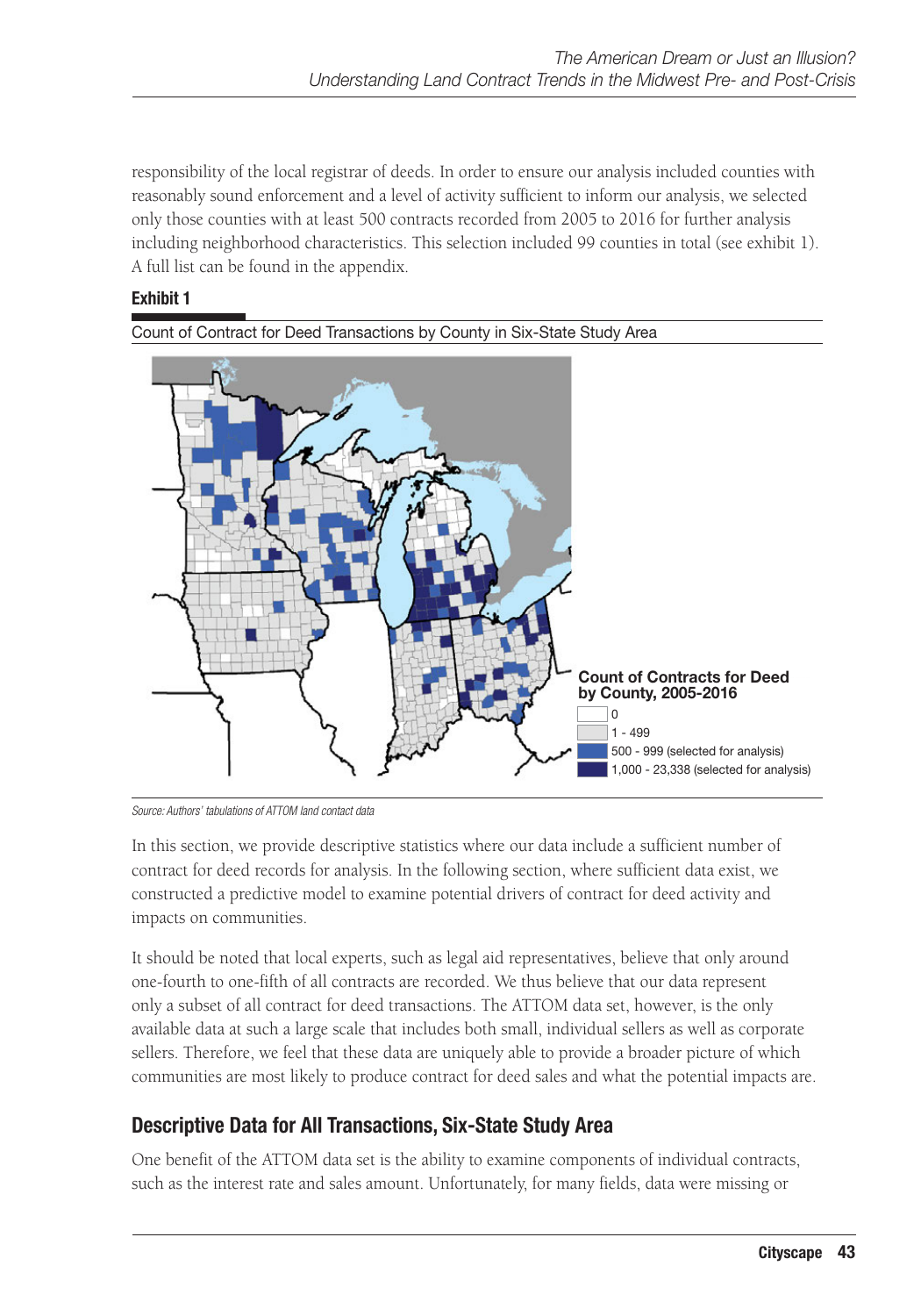appeared to have input errors. We were able to supplement missing information by matching 36 percent of the ATTOM transactions to a second data source, parcel-level CoreLogic, Inc. real estate deed records, by transaction date and amount, which provided additional interest rate and mortgage term information. Despite the suspected noise, we were able to use these data fields to better understand trends across the 282,360 transactions in the six-state area for several characteristics of the contracts for deed created between 2005 and 2016.

All transactions included a valid transaction date, including the year. The median and mean year of all contracts in the dataset was 2010. A small number of transactions (7,723, or 3 percent) were outside of the period of data shown in Exhibit 2. The number of contract for deed transactions peaked in 2010 and remained relatively high through 2012, after which it has steadily declined. Given the high number of transactions in 2005, an even larger volume prior to the data collection period is possible, although we cannot know from the ATTOM data set.



#### Exhibit 2

*Source: Authors' tabulations of ATTOM land contact data*

As previously noted, much of the literature on contracts for deed focuses on the large sellers of contracts for deed such as Harbour Portfolio Advisors LLC and Vision Property Management, LLC among others. Carpenter, Lueders, and Thayer (2017) found that these companies also sold properties in Jefferson County, Alabama, but, unlike the previous studies, the majority of contracts for deed sellers in their analysis sold only one property. After removing 339 records without a seller name, we also find that the majority of the contract for deed sellers sold only one property across the six states we examined (Exhibit 3). There were 124,139 one-time sellers of contracts for deed, comprising about 59 percent of all contract for deed sales and more than 15,000 sellers who sold two properties (comprising nearly 15 percent of all sales). There were 885 sellers who sold at least 10 properties from 2005 through 2016, accounting for 12 percent of all contract for deed sales.1

<sup>&</sup>lt;sup>1</sup> We standardized seller names by removing extraneous punctuation and correcting known name misspellings, particularly of corporate sellers, before grouping sellers by the number of sales.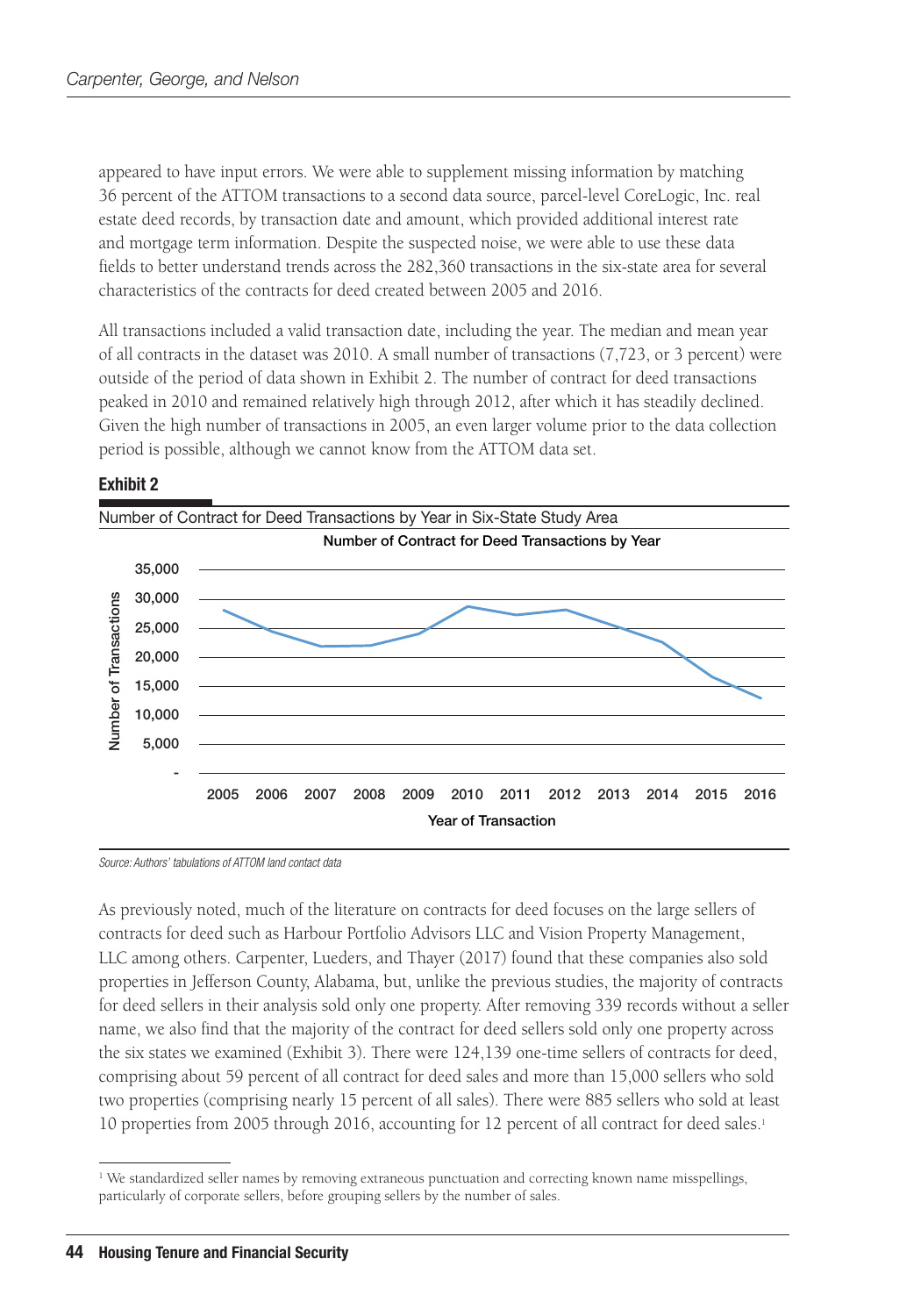

*Source: Authors' tabulations of ATTOM land contact data*

Transaction amount, or home price, data were available for 208,252 records (74 percent). The transaction amount varied between 0 and several million dollars. The median amount was \$74,900 and the mean was \$147,139. The majority of sales (70 percent) were less than \$100,000 in value. A large share of sales (22 percent) was between \$50,000 and \$100,000. A total of 39 transactions were greater than \$10 million and 2,408 transactions were more than \$1 million. Many of these very-high-value transactions are believed to be input errors and are indicative of the noisiness of these data. The contract documents for several transactions were purchased from a vendor and spot-checked. These contracts were all found to be valid, although this exercise was not exhaustive, therefore, invalid transaction amounts may be present.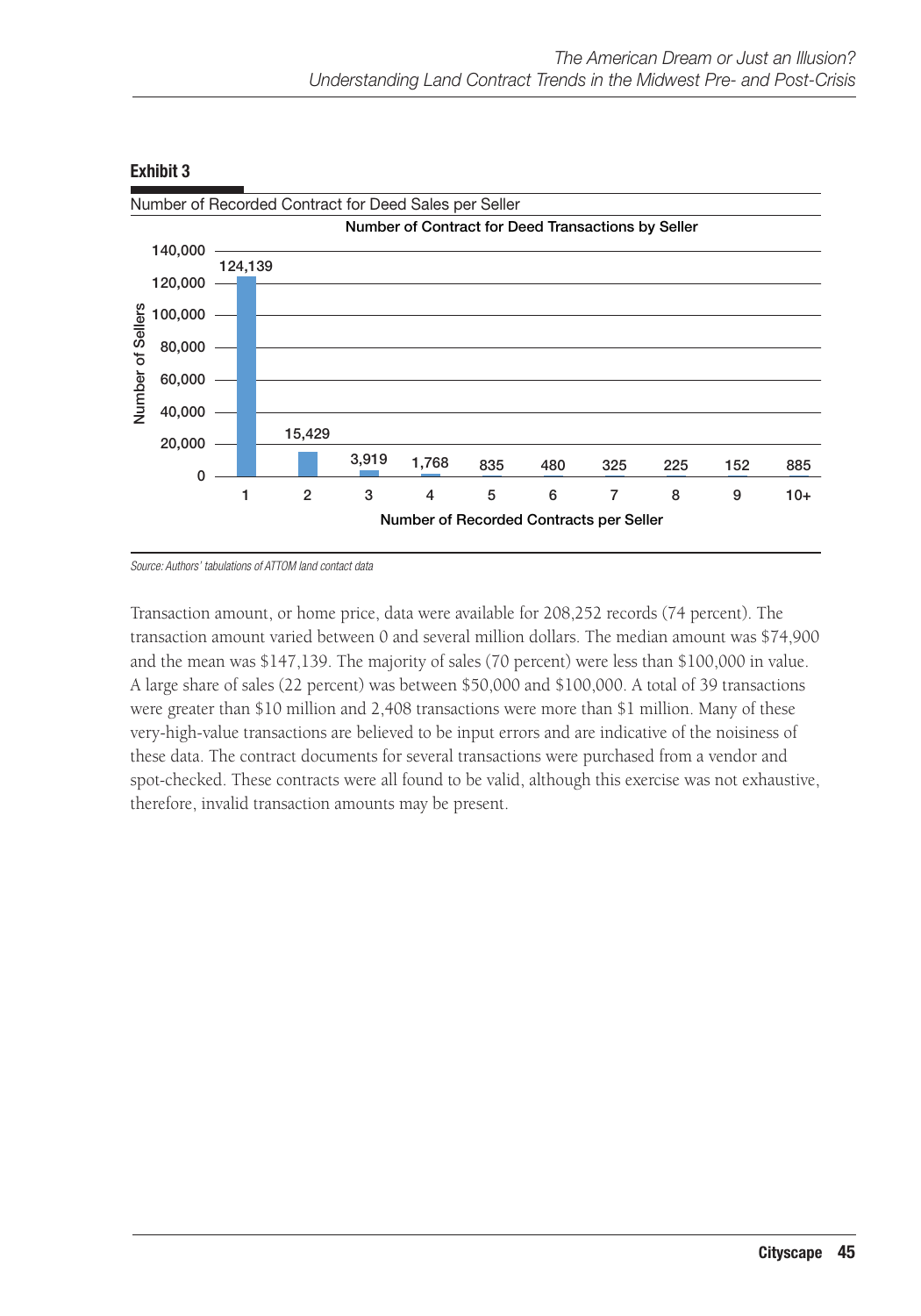

*Source: Authors' tabulations of ATTOM land contact data*

Interest rates were only available for 24,187 records (8 percent of total), therefore, it is difficult to know if the values reported are representative. We are not aware of any other data source that provides this information in a standardized format, however, making these data the most complete analysis of contract terms available. Interest rate information was found in records from within 91 out of 99 counties and from within all six states. Based on these data, the median interest rate was 6.0 percent, and the mean was 6.3 percent. Interest rates varied between 0 and 50 percent, with the largest share (49 percent) between 5 and 7.5 percent. The majority (63 percent) were above the current prime mortgage rate of 5.25 percent. This number is a conservative figure, given increases in the prime rate during the period observed, therefore, a larger share of contracts during the time period carried interest rates above the prime rate. Next, we compared interest rates with the transaction amounts in an effort to better understand the relationship between these two contract characteristics. We found that as interest rates declined transaction amounts increased, but this relationship was relatively weak (correlation coefficient of -0.21).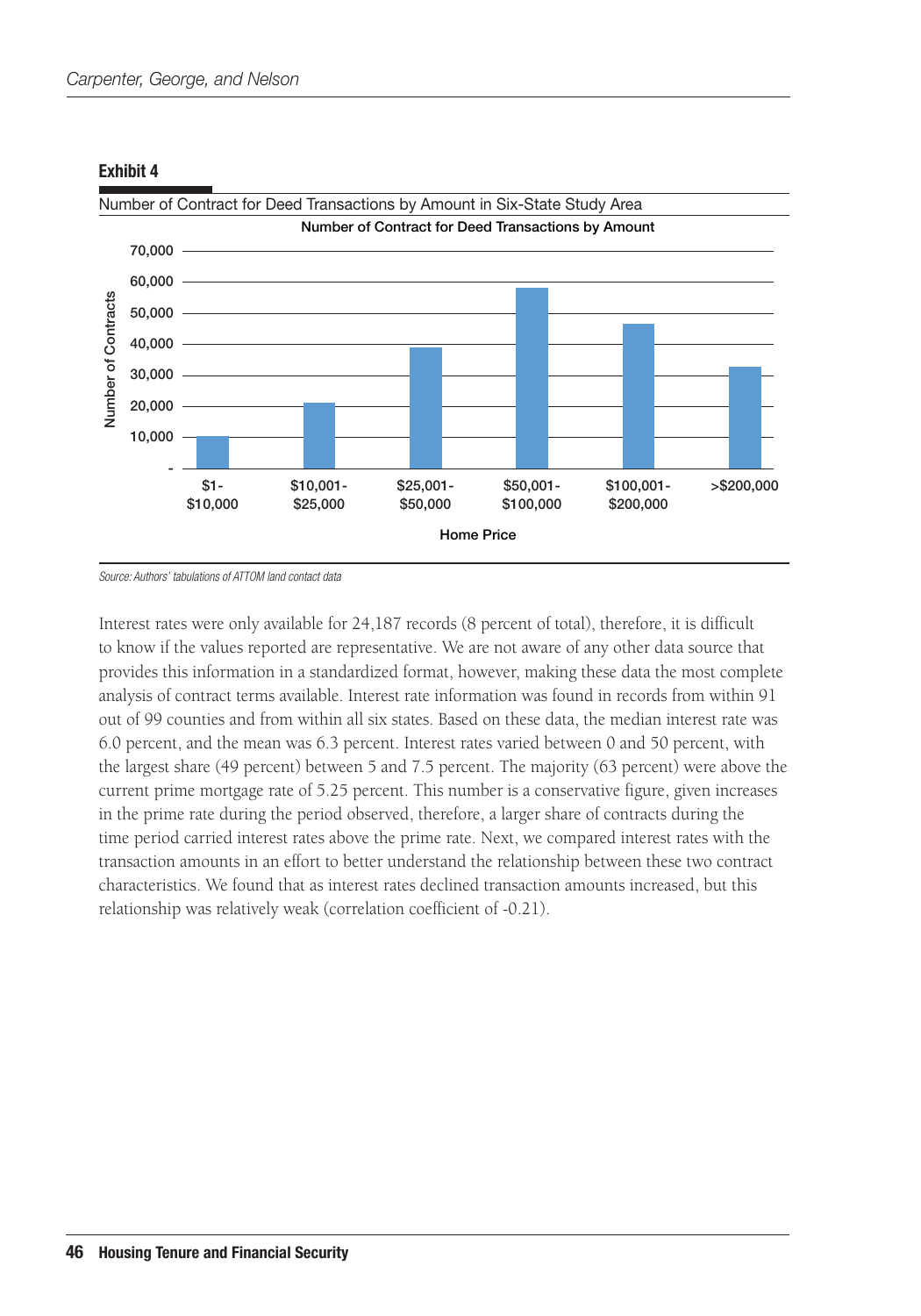

*Source: Authors' tabulations of ATTOM land contact data*

Similar to the interest rate data, values for the mortgage term were only available for 27,959 records (10 percent). Term information was found in records from within 88 out of 99 counties and from within all six states. The median term was 5 years, and the mean was 7.8 years. Mortgage terms varied between 0 and 1,224 months, with the largest share (29 percent) between 61 and 120 months. Most (73 percent) contracts were signed for terms of 10 years or less, although fairly sizable numbers of 15- and 30-year terms were also recorded. When assessing the relationship between the lengths of the mortgage terms and the size of the transactions, we found a positive but weak relationship between these two characteristics (correlation coefficient of 0.13).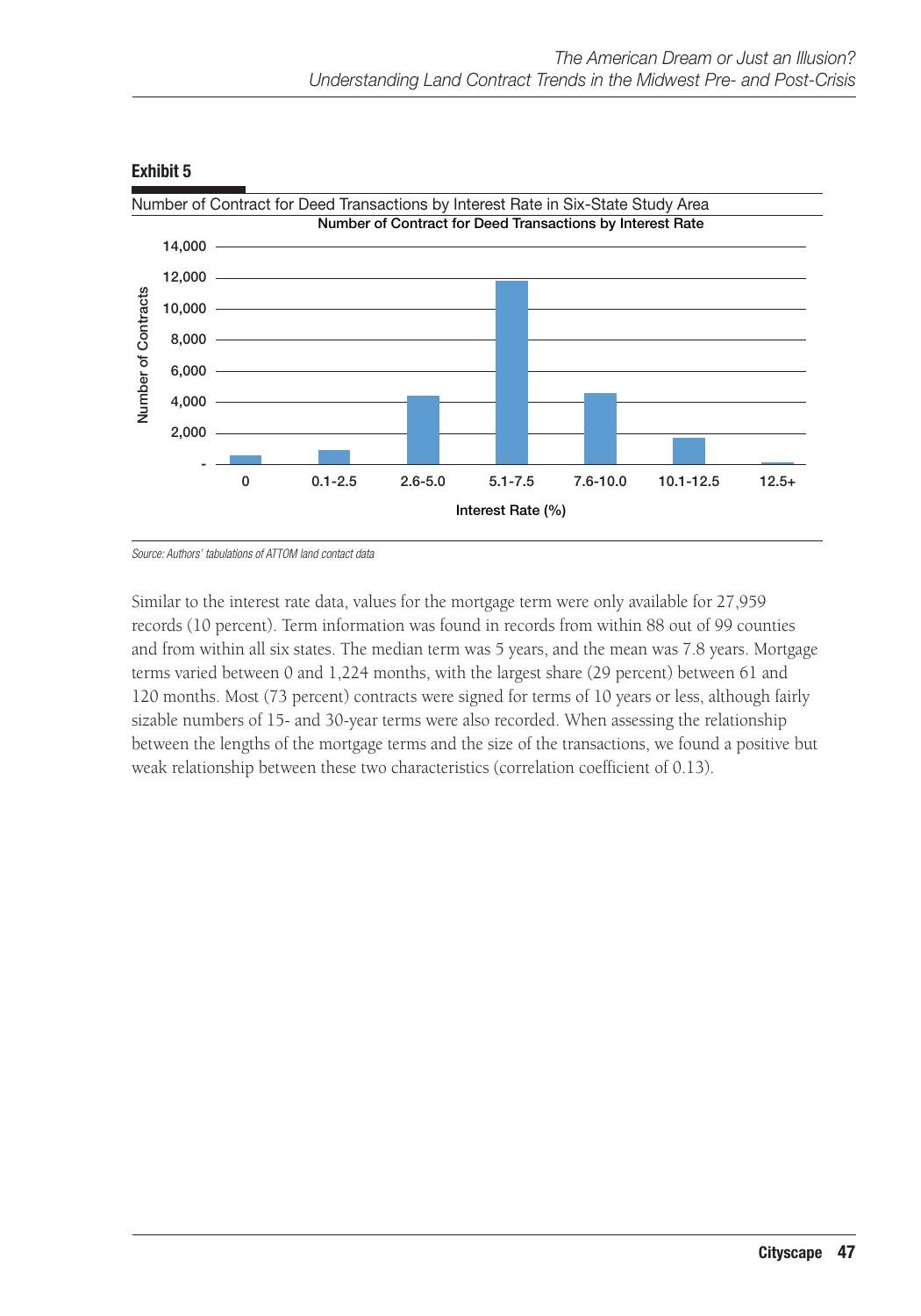

*Source: Authors' tabulations of ATTOM land contact data*

Values for the downpayment were only available for 14,828 records (7 percent). Downpayment information was found in records from within 79 out of 99 counties and from within all six states. To calculate a downpayment percent, we divided the downpayment amount by the transaction amount. Downpayment percent ranged from a low of zero percent to a high of 99 percent with a median of 10 percent down and an average downpayment of 17 percent. The majority of the contract for deed buyers (56 percent) provided a downpayment of 10 percent or less with more than 26 percent of the buyers putting less than 5 percent down. A weak, positive relationship existed between the percent down and the transaction amount (correlation of 0.09).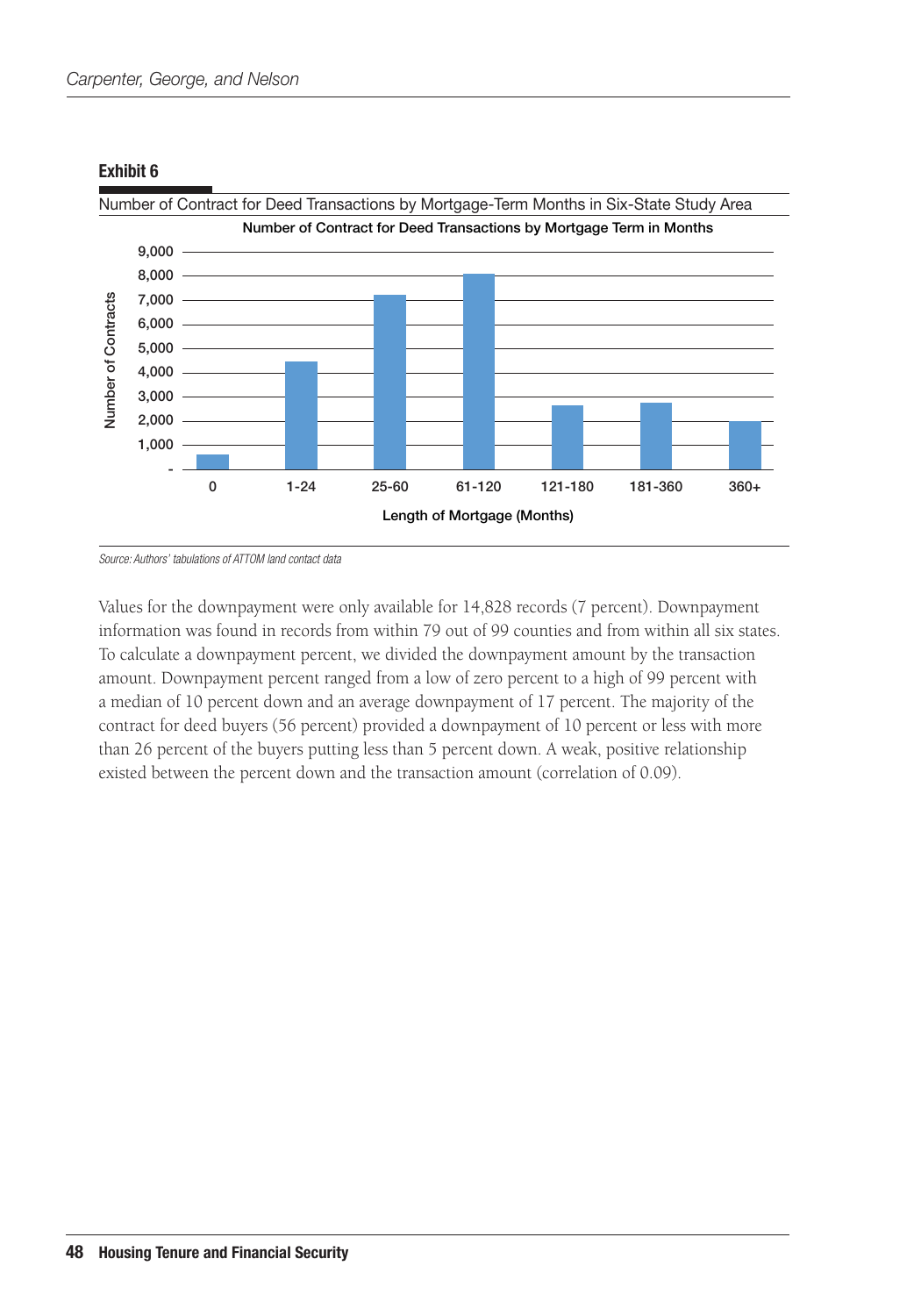

Exhibit 7

*Source: Authors' tabulations of ATTOM land contact data*

## Comparison of Contract for Deed Sales with Other Sales Transactions on Select Loan Characteristics

To get a sense of how contract for deed sales compare with other sales transactions, we examined select loan characteristics across these two groups. To identify our comparison group, we merged the contract for deed sales to CoreLogic, Inc. real estate deed records by parcel number and transaction date.<sup>2</sup> Properties from the CoreLogic, Inc. data that were not matched served as our comparison group. This analysis is limited to the aforementioned 99 counties with at least 500 contracts recorded from 2005 to 2016. Our comparative analysis covers 2005 to 2015, however, as 2016 CoreLogic, Inc. deeds data were not available. There were 148,695 geocoded contract for deed records in the years 2005 through 2015. Non-zero mortgage amounts were available for 29,214 contract for deed records (20 percent) and used to calculate loan-to-value rates.

## Comparison of Loan-to-Value (LTV) Ratios

One assumed advantage of a contract for deed is the ability to finance a transaction at a very high loan-to-value (LTV) rate. In order to validate this assumption, we looked at the differences in the LTV ratios between contract for deed sales and mortgaged sales. We calculated the LTV by dividing the mortgage amount by the sales price. As illustrated in Exhibit 8, contract for deed sales had higher LTVs when compared with all other mortgaged homes. The majority of contract for deed sales (69 percent) had LTVs at or above 90 percent with about 36 percent entirely financed by the

<sup>&</sup>lt;sup>2</sup> CoreLogic, Inc. real estate data were not available for all counties in all years and were only available through 2015. Of the 99 counties included in our analysis, CoreLogic, Inc. data coverage existed for 79 counties in 2005, 83 in 2006, 86 in 2007, 88 in 2010, 91 in 2011, 93 in 2012, 93 in 2013, 91 in 2014, and 96 in 2015. Thirty-six percent of the ATTOM contract for deed transactions were successfully matched to the CoreLogic, Inc. data by transaction date and amount in the six states.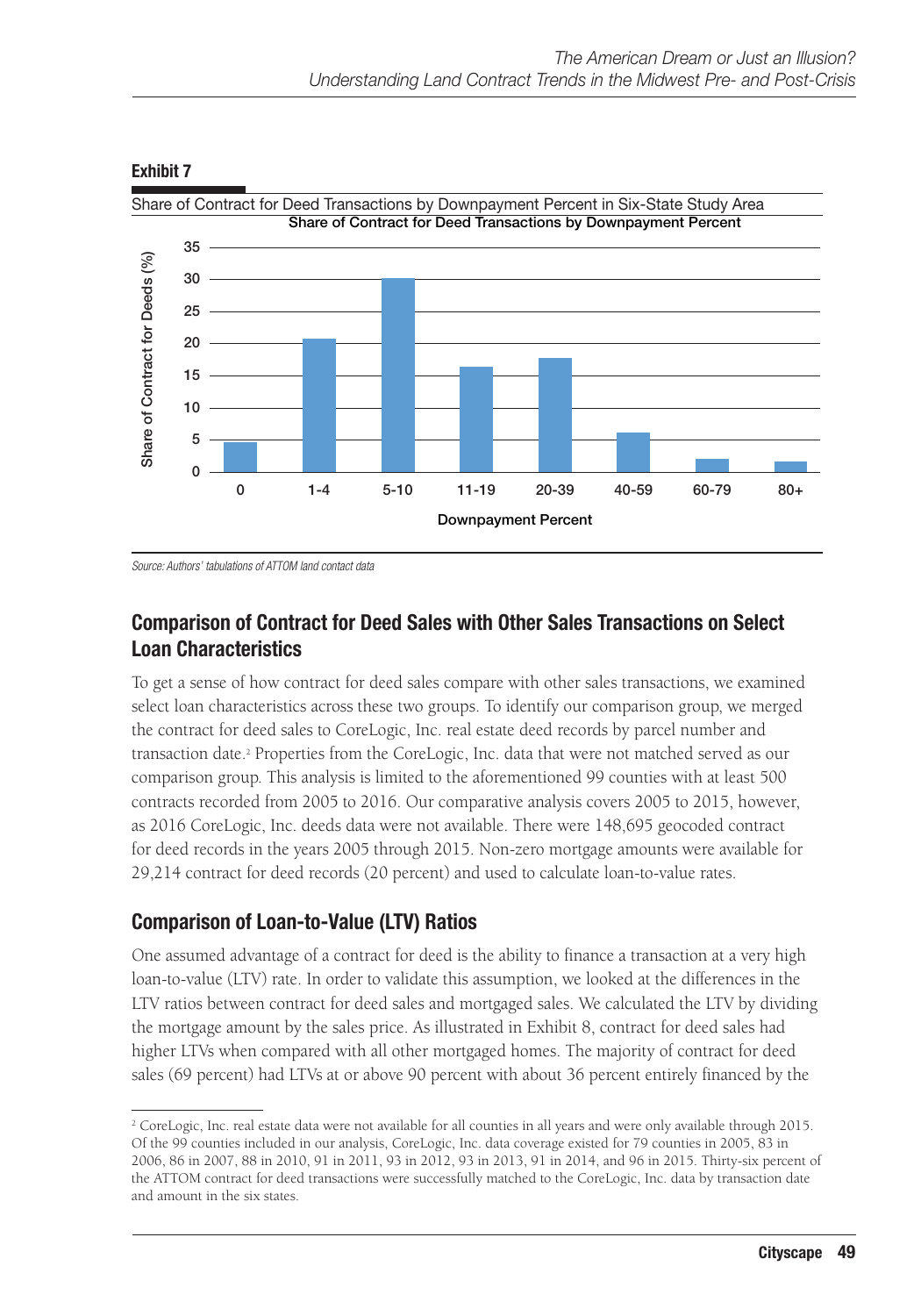borrower. By comparison, only 13 percent of the other mortgaged homes were wholly financed by the borrower with 51 percent of them with LTVs that equaled or exceeded 90 percent.



Exhibit 8

Share of Contracts for Deed and Other Mortgaged Sales by Loan to Value Ratio in 99-County Study Area

*CFD = Contract for Deed.*

*Note: Numbers may not add to 100% due to rounding.*

*Source: Authors' tabulations of ATTOM land contact data*

## Comparison of Contract for Deed Sale Prices with Sale Prices of Other Home Sales

Another presumed reason for entering into a contract for deed is the low value of the property and consequent difficulty securing an appraisal for mortgage financing. Therefore, we examined the differences in sale prices between contracts for deed and all other home sales. Within the latter group, we identified mortgaged home sales and cash home sales for each county and year. To look at the differences in contracts for deed and these two other types of sales, we calculated a ratio of the individual contract for deed sale price in a given county and year over the median price of the other home sales in that same county and year. We grouped the ratios into four categories: very low value (less than or equal to 50 percent of county median); low value (between 50 and 75 percent of county median); moderate value (between 75 and 100 percent of county median); and high comparative value (greater than 100 percent of county median). We compared these ratios across the pre-recession (2005 to 2007) and post-recession (2010 to 2015) periods.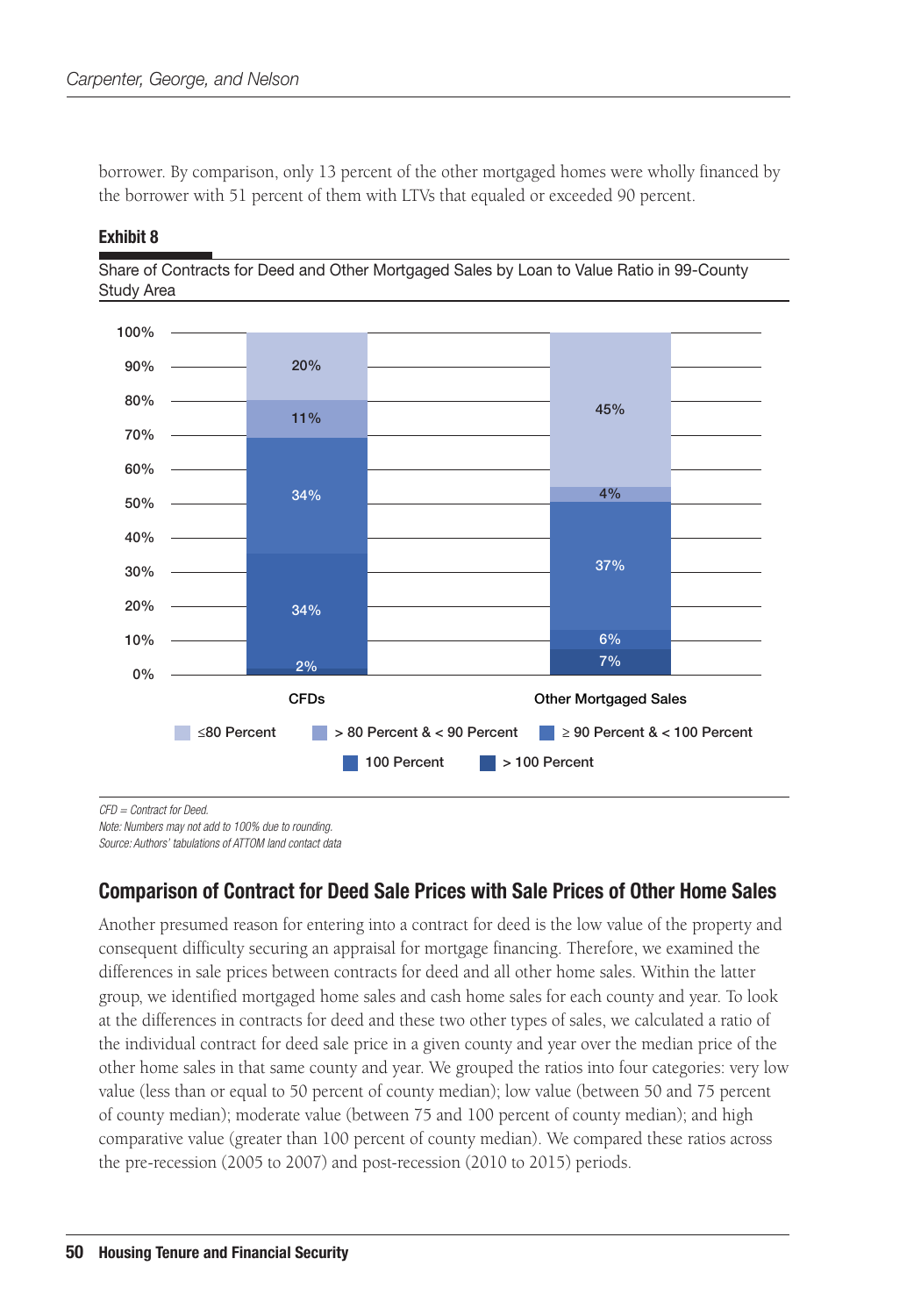We found that the largest share of contract for deed sales fell into the very low-value category in both periods (exhibit 9). In the post-recession period, 45 percent of contract for deed sales were less than one-half the typical sales price of mortgaged homes, which was an increase of 10 percentage points in the share of very low-value contract for deed home sales compared with the pre-recession period. Nonetheless, as depicted in exhibit 9, 25 percent of contract for deed sales prices exceeded the typical sale price of other mortgaged homes in the post-recession period (down from 31 percent in the pre-recession period).

Looking at the sale price ratios between contract for deed sales and cash home sales, we again saw distinct differences. Here, we found the majority of the contracts for deed had sale prices that exceeded the typical sale price of home cash sales in both time periods. More than 65 percent of all contract for deed sale prices exceeded the home cash sales prices in the post-recession years, up from 58 percent in pre-recession years.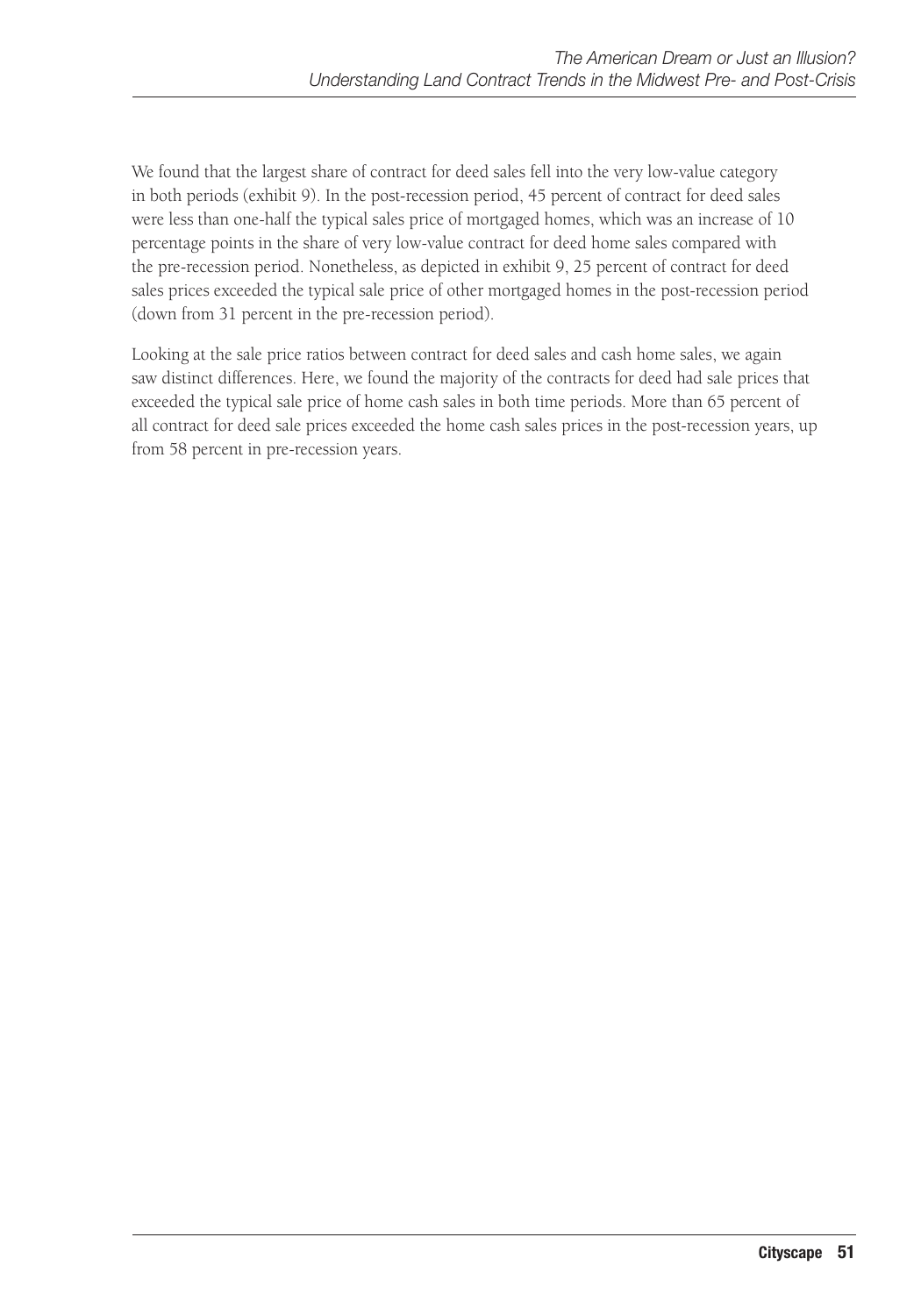

Share of Contracts for Deed by Ratio of Contract Sales Price to Median Mortgaged or Cash Sale

#### *Source: Authors' tabulations of ATTOM land contact data*

### Comparison of Contract for Deed Sale Prices with Home Mortgage Disclosure Act (HMDA) Loan Amounts

As noted previously in the paper, the difficulty in obtaining traditional mortgage credit for lower-cost properties has been documented in previous research. To gauge the extent to which credit accessibility based on sale price may be a factor for contract for deed sales, we compared contract for deed sale prices with the Home Mortgage Disclosure Act (HMDA) home purchase loan amounts, focusing on the overlap between contract for deed sales price and the HMDA loan amounts by year and county.3 Using histograms of Wayne County, Michigan, in 2005 and 2016 as examples of this exercise, we find that there is little overlap at lower sale prices, particularly

<sup>&</sup>lt;sup>3</sup> The comparison between contract for deed sale prices and HMDA loan amounts is an imperfect proxy, as HMDA data are based on the loan amount and not necessarily the sale price. If the actual sale price were available in HMDA, we would likely observe a shift further to the right in this histogram.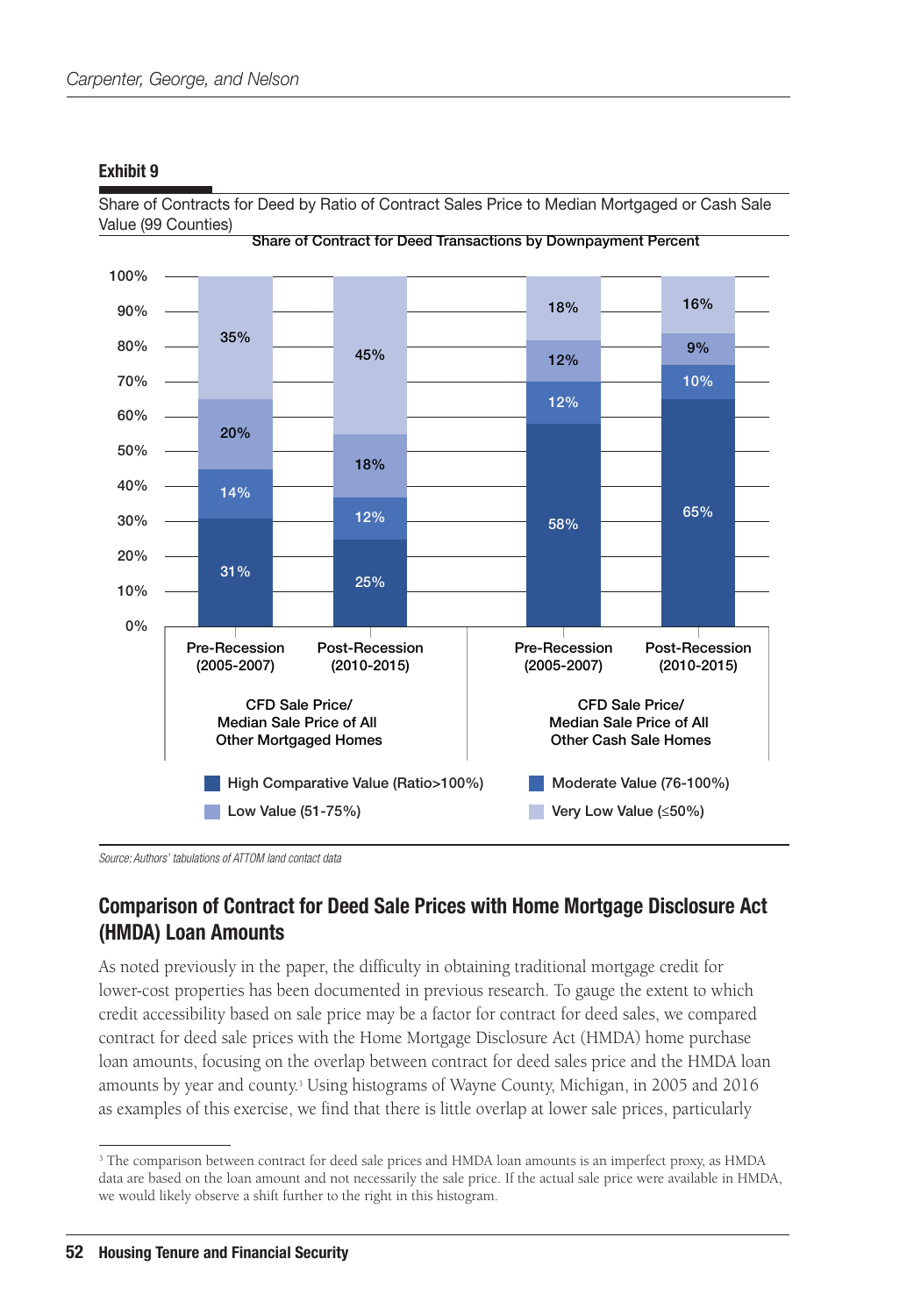below the fifth percentile of HMDA loan amounts, highlighting the lack of mortgage activity among lower-cost properties. For example, nearly 49 percent of the contracts for deed in Wayne County sold at or below \$53,000 in 2005 (exhibit 10), and this number increased to 57 percent by 2016 (exhibit 11).

#### Exhibit 10

Comparison of Contract for Deed Sale Prices and HMDA Loan Amounts, Wayne County, Michigan, 2005



*CFD = Contract for Deed.*

*HMDA = Home Mortgage Disclosure Act.*

*Source: Authors' tabulations of ATTOM land contact data*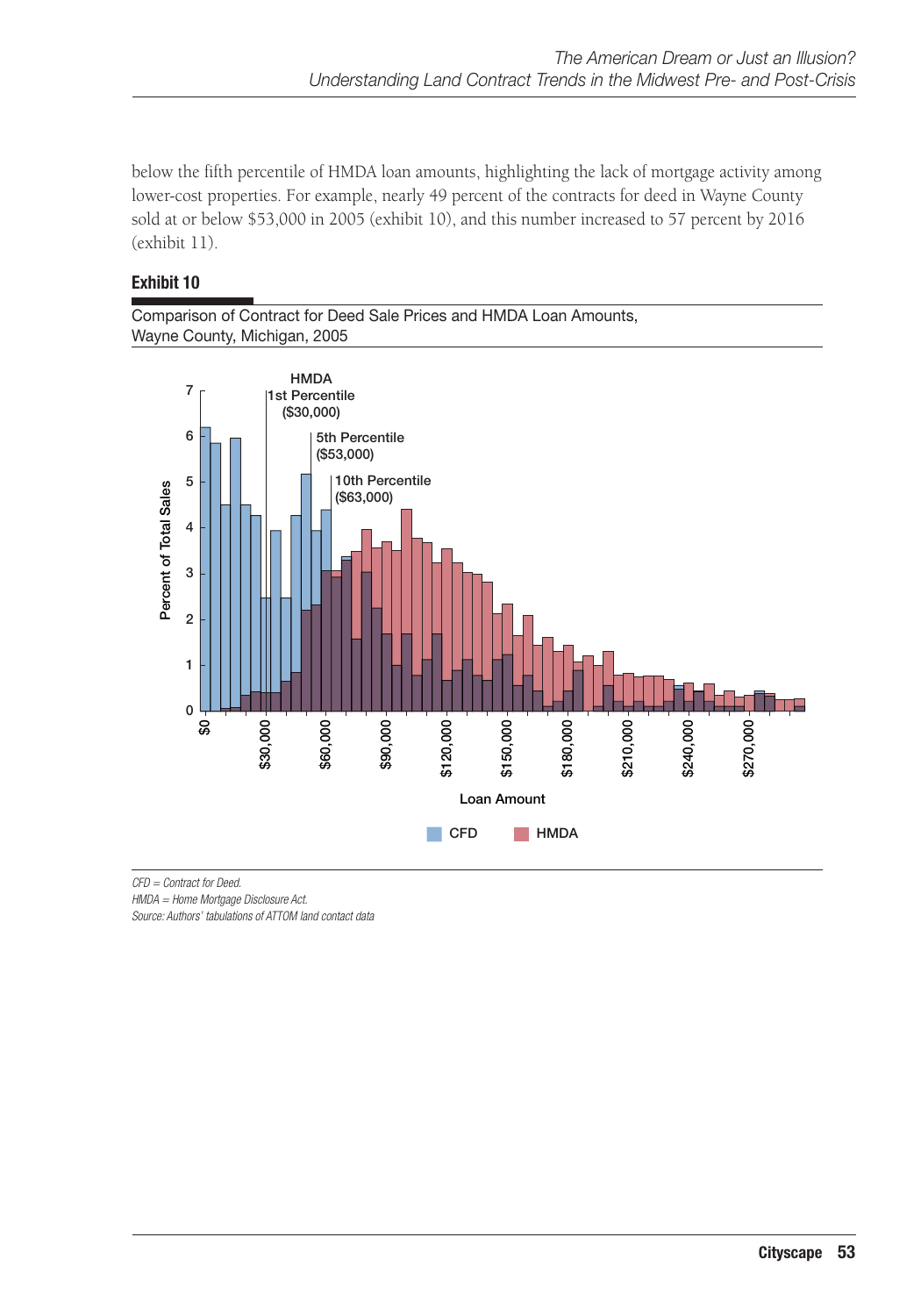**HMDA** 8 1st Percentile  $($36,000)$  $\overline{7}$ 5th Percentile  $($54,000)$ 6 10th Percentile Percent of Total Sales  $($67,000)$ 5  $\overline{\mathbf{4}}$ 3  $\overline{c}$  $\mathbf{1}$  $\overline{0}$ \$30,000 \$90,000 \$120,000 ္တ \$60,000 \$150,000 \$180,000 \$210,000 \$240,000 \$270,000 **Loan Amount**  $\Box$  CFD  $\blacksquare$  HMDA

Comparison of Contract for Deed Sale Prices with HMDA Loan Amounts, Wayne County, Michigan, 2016

*CFD = Contract for Deed. HMDA = Home Mortgage Disclosure Act.*

*Source: Authors' tabulations of ATTOM land contact data*

We replicated the Wayne County analysis for each of the 99 counties in our study area. Accordingly, for each county and year, we calculated the share of contracts for deed above the HMDA values at the first, fifth, and tenth percentiles. We then aggregated the shares of contracts for deed in each of these percentiles across all 99 counties by year (exhibit 12). Starting in 2011, we saw a continual increase in the share of contracts for deed with sale prices that fell below the fifth percentile of HMDA loan values (amounts slightly above \$50,000, a level at which traditional mortgage lending has been declining).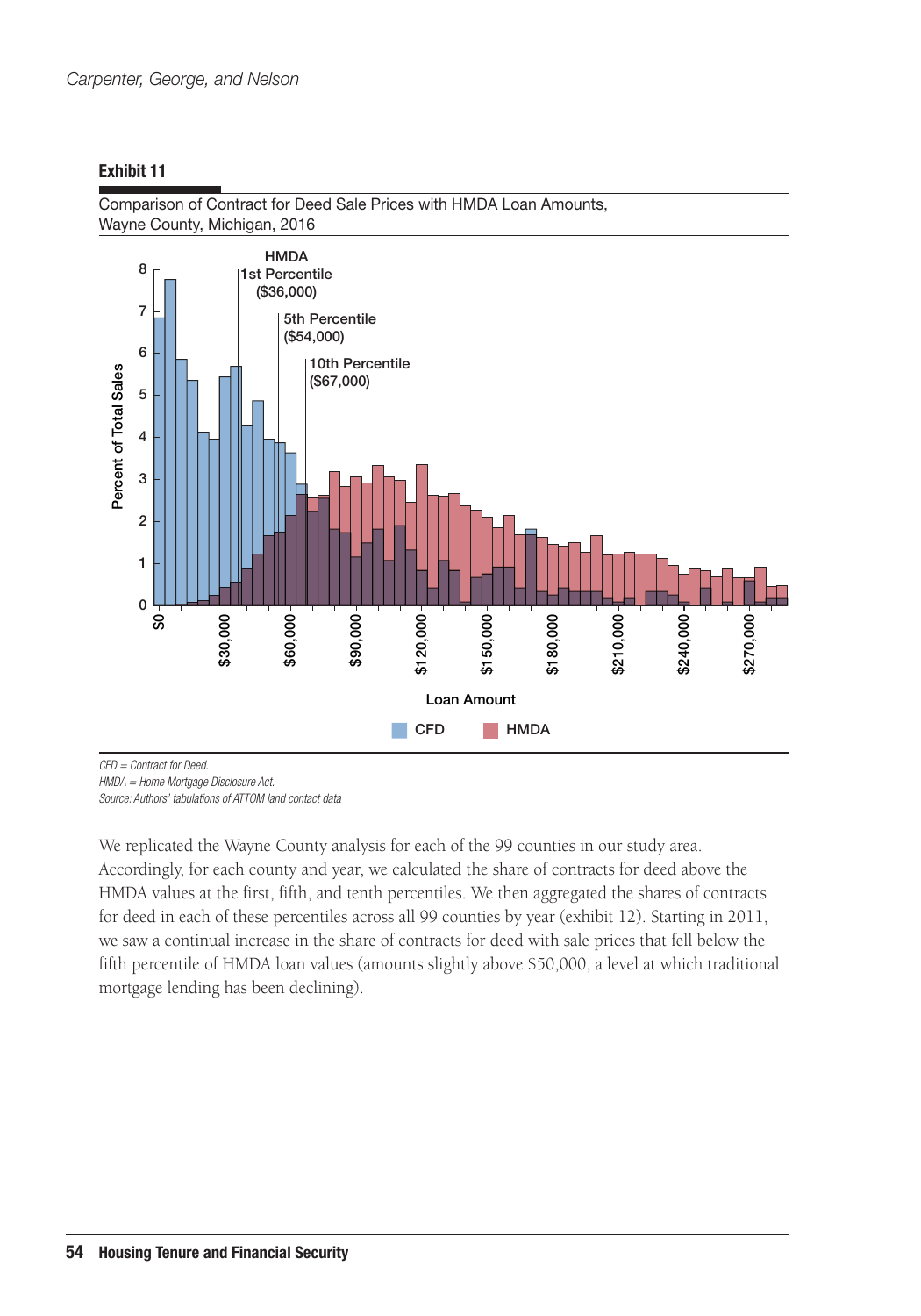

Share of Contracts for Deed with Sales Prices Below the Fifth Percentile of HMDA Values in 99 Counties

*HMDA = Home Mortgage Disclosure Act.*

*Source: Authors' tabulations of ATTOM land contact data and HMDA data* 

## Analytic Approach–Neighborhood Characteristics

In addition to describing transaction characteristics, we also examine differences in neighborhood characteristics between areas with relatively high contract for deed activity and areas with relatively low activity. We first assess the relationships between contract for deed activity and neighborhood socioeconomic and housing attributes at the census block group-level. We used block group level data in order to capture neighborhood-level impacts at the smallest level observable. Block groups within the 99 counties in the analysis area were ranked by the number of contract for deeds as a share of all owner-occupied housing units and classified into quartiles, and block groups in the top 10 percentile of contracts for deed concentration were additionally flagged. Median values of each independent variable were calculated for each quartile of block groups, the top 10 percentile, and for the full sample of block groups.

In order to test the strength of the relationship between the community characteristics and rates of contracts for deed, we employed a cross-sectional multivariate linear regression model using block groups in the selected 99 counties as the units of analysis. We used a stepwise Ordinary Least Squares (OLS) regression model, with demographic and socioeconomic factors included in Step One. In Step Two, housing and neighborhood factors were added to the Step One variables in order to disentangle the differences in the relationship between rates of contracts for deed and resident population characteristics and housing market conditions.

There were 19,134 block groups found in the 99 counties with 500 or more contract for deed records (see exhibit 1 for a map of counties). We removed block groups with a population of 50 or less, null median household income or home value, or zero HMDA purchase mortgage originations in the corresponding census tract between 2012 and 2016. Null values are reported by the Census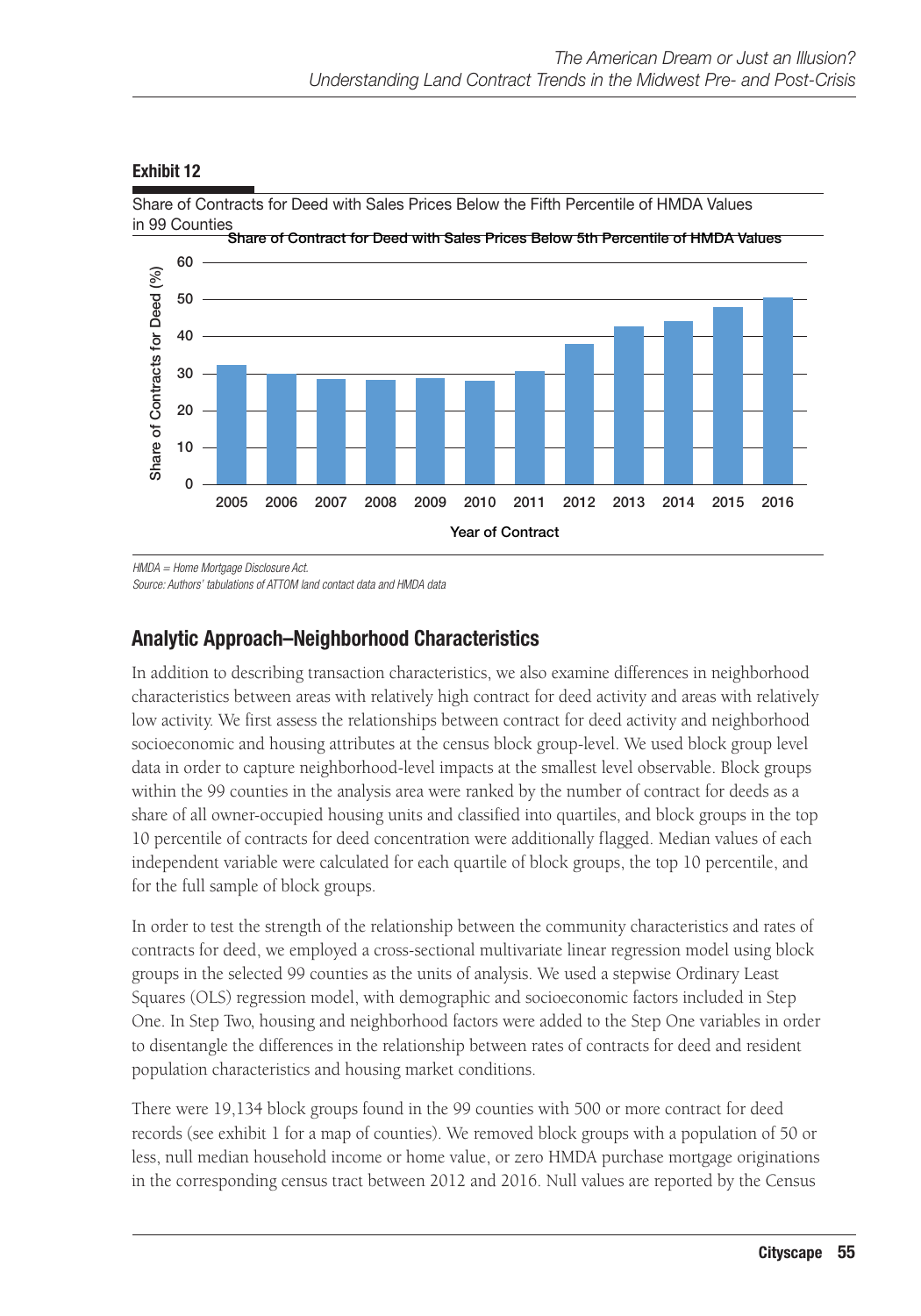when there are too few sample observations to compute an estimate or the median estimate falls in the lowest or highest interval of an open-ended distribution. The total number of block groups included in our descriptive and regression analyses was thus 17,731. Block groups generally have between 600 and 3,000 people but can vary greatly in terms of housing tenure and physical size.

### Dependent Variable

While we used 2012–2016 cross-sectional data for all other variables, the dependent variable used was the number of contract for deed sales between 2005 and 2016 as a share of all owneroccupied housing units.4 The number of contract for deed sales was derived from the ATTOM Data Solutions' database and the number of owner-occupied housing units from the 2016 Census American Community Survey (ACS) 5-year estimates. This ratio represents an estimate of homes potentially financed with a contract for deed as a percentage of all owner-occupied homes in each geography. The estimate of potential contracts for deed is the sum of all contracts by area during this 11-year period. This figure naturally does not include contracts signed prior to this period and still in repayment and may over-count contracts that have been repaid in full; however, it is the best representation possible of the number of homes financed by contract for deed at this scale of analysis. Considering that the median term of contracts in the database was 5 years, a majority of properties with recorded contracts are likely to be included.

Other metrics used in the literature were considered, such as land contracts as a percentage of all sales and land contracts as a percentage of all housing units, although model results did not differ significantly using these alternative measures. While each of the 99 counties selected for analysis each had 500 or more contracts reported in the database, individual block groups ranged from 0 to 265 contracts recorded between 2005 and 2016. A map depicting the dependent variable metric is shown in exhibit 13.

<sup>4</sup> To test whether the varying time periods in the upper and lower half of the dependent variable ratio skewed our results, we created a separate dependent variable using only 2011–2016 contract for deed transaction data, more closely mimicking the American Community Survey 2012–2016 estimate window, rather than the full 2005–2016 transaction data. We found very similar results. We used the 2005–2016 transaction data in order to capture a greater number of homes with a potential contract currently in payment.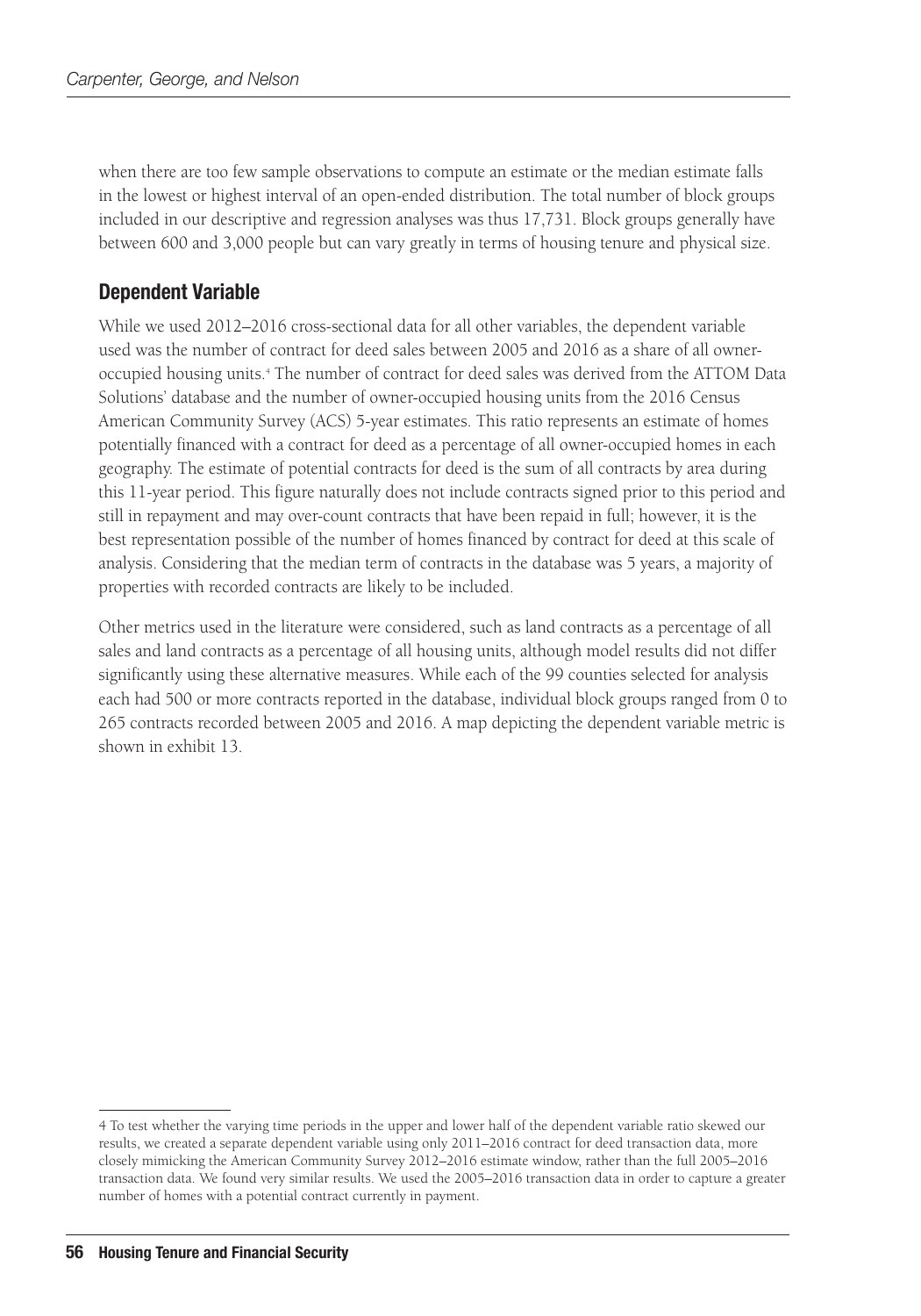Contract for Deed Sales as a Share of Owner-Occupied Housing Units by Block Group, 99 Counties Selected for Analysis



*Source: Authors' tabulations of ATTOM land contact data*

Of the contract for deed records included in our neighborhood analysis and model, slightly more than one-half are in the state of Michigan, with the next highest concentrations in Ohio and Wisconsin. Iowa, Indiana, and Minnesota each account for less than 10 percent of the remaining records. We created individual models for each state and found little difference in the model results between states. Therefore, our model results contain all observations across these six states.

#### Exhibit 14

|              | Contract for Deed Records by State, 99 Counties Selected for Analysis |               |
|--------------|-----------------------------------------------------------------------|---------------|
| <b>State</b> | Count                                                                 | Share $(\% )$ |
| lowa         | 5,146                                                                 | 3             |
| Indiana      | 10,746                                                                | 7             |
| Michigan     | 80,150                                                                | 52            |
| Minnesota    | 12,508                                                                | 8             |
| Ohio         | 27,208                                                                | 18            |
| Wisconsin    | 18,096                                                                | 12            |
| All          | 153,854                                                               | 100           |

*Source: Authors' tabulations of ATTOM land contact data*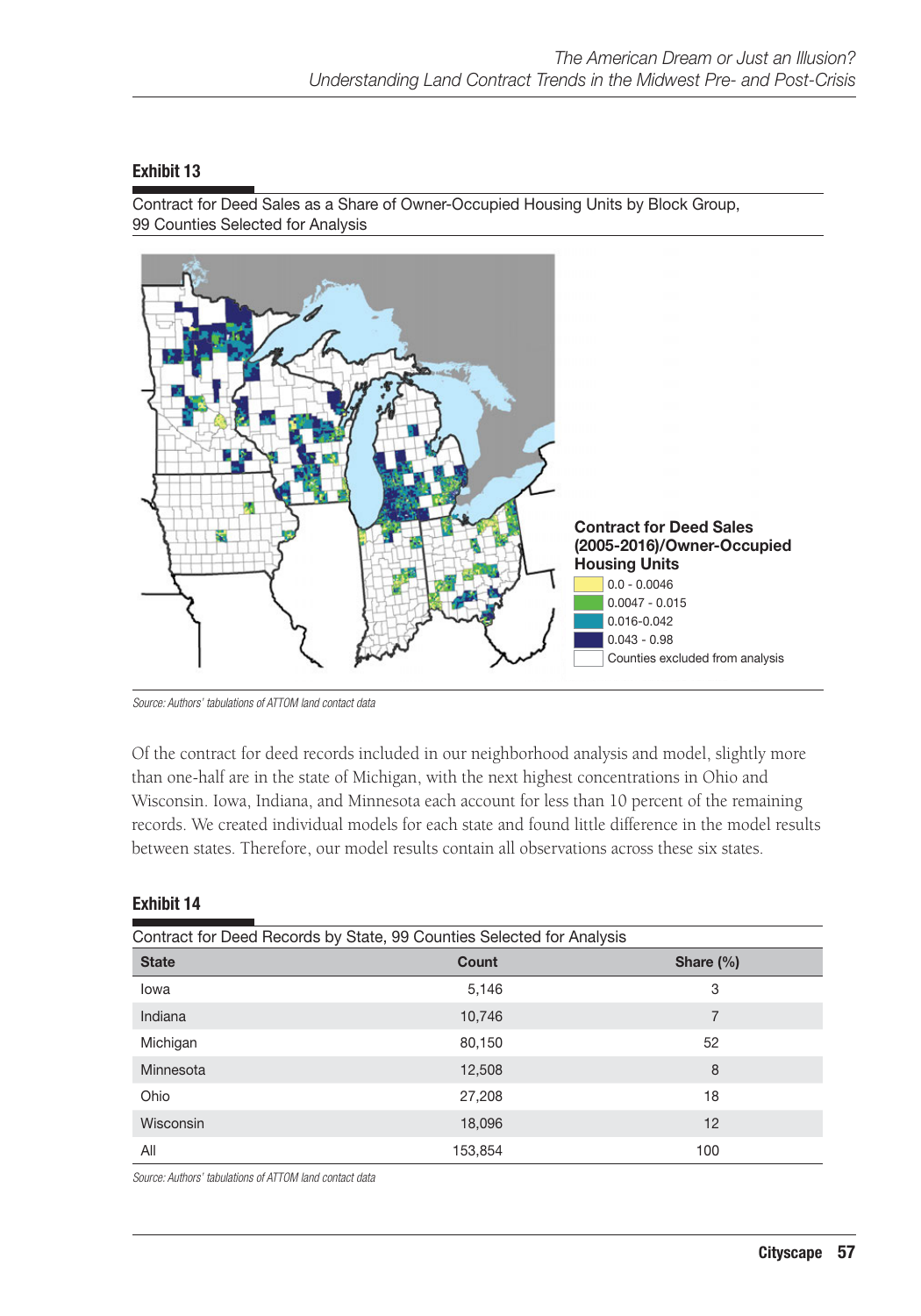## Measures of Demographic, Socioeconomic, and Housing Characteristics

Seven independent variables were chosen to represent the demographic and socioeconomic characteristics of block groups. Based on the literature, contract for deed activity tends to concentrate in lower-income and lower-wealth communities, communities with higher concentrations of racial and ethnic minority households, and communities with lower educational attainment. Independent variables included median household income, race and ethnicity variables including the percent of the population that is African-American, Hispanic or Latinx, Asian or Pacific Islander, American Indian, and the percent of the population that is some other race or two or more races combined. Educational attainment was measured by the percent of the population with a 4-year college degree. All variables were derived from 2016 Census ACS 5-year estimates.

Five independent variables were chosen to represent the housing conditions of block groups. These variables included the percent of households that are owner-occupied, the number of originations in the HMDA database as a percent of owner-occupied housing units, the median age of the housing stock, the median value of the housing stock, and the percent of housing units that are vacant. All variables were derived from 2016 Census ACS 5-year estimates and 2012 to 2016 HMDA data. These measures speak to the type of housing tenure, characteristics of housing stock, signs of strength or distress in the housing market, and the demand and availability of purchase mortgage credit.

## Descriptive Analysis

To show how contracts for deed were distributed across these groups, we included the median, total, and share of contracts for deed in each quartile (exhibit 15). This approach effectively distinguished high contract-for-deed activity areas from low- activity areas. The median block group in the sample had four contract for deed records, while the median of quartile 1 was zero records and the median for quartile 4 was 17 records. Sixty-three percent of the contract for deed records were concentrated in quartile 4 block groups, and 36 percent were in the top 10 percentile block groups. In this top 10 percentile group, the median value of the dependent variable (contract for deed sales as a share of owner-occupied properties) was 0.14, meaning that for every 100 owner-occupied households in a typical block group, there were 14 contract for deed records from 2005 to 2016.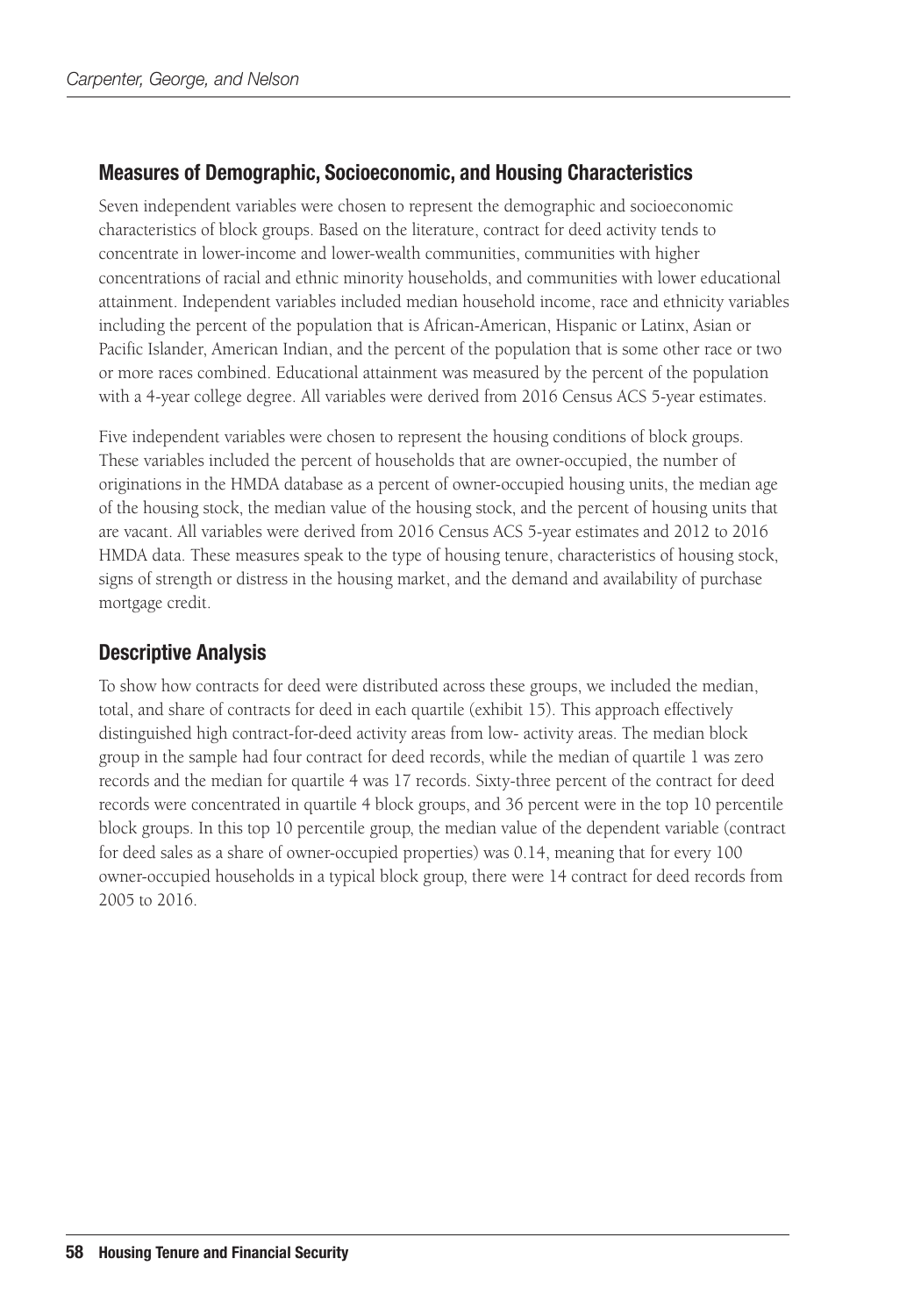| Neighborhood Characteristics by Contract for Deed Presence<br>(Neighborhoods Ranked by Ratio of Contract for Deed to Owner-Occupied Households) |         |               |                            |                      |               |                             |
|-------------------------------------------------------------------------------------------------------------------------------------------------|---------|---------------|----------------------------|----------------------|---------------|-----------------------------|
|                                                                                                                                                 | All     | Quartile<br>1 | Quartile<br>$\overline{2}$ | <b>Quartile</b><br>3 | Quartile<br>4 | Top 10<br><b>Percentile</b> |
| <b>Contract for Deed Activity</b>                                                                                                               |         |               |                            |                      |               |                             |
| Median Number of CFDs                                                                                                                           | 4       | $\Omega$      | 3                          | $\overline{7}$       | 17            | 25                          |
| <b>Total Number of CFDs</b>                                                                                                                     | 153,854 | 3,240         | 16,005                     | 36,925               | 97,684        | 55,948                      |
| Share of CFDs                                                                                                                                   | 100%    | 2%            | 10%                        | 24%                  | 63%           | 36%                         |
| CFDs per 100 Owner-Occupied<br>Households                                                                                                       | 1.5     | 0             | 0.9                        | 2.4                  | 7.6           | 13.9                        |
| <b>Demographic and Socioeconomic Characteristics</b>                                                                                            |         |               |                            |                      |               |                             |
| Households                                                                                                                                      | 443     | 494           | 490                        | 444                  | 370           | 343                         |
| Percent African-American                                                                                                                        | 3.7     | 3.2           | 3.4                        | 2.7                  | 7.2           | 12.8                        |
| <b>Percent Latinx</b>                                                                                                                           | 2.2     | 2.3           | 2.1                        | 2.1                  | 2.6           | 3.1                         |
| Percent Asian or Pacific Islander                                                                                                               | 0.0     | 1.3           | 0.6                        | 0.0                  | 0.0           | 0.0                         |
| Percent American Indian                                                                                                                         | 0.0     | 0.0           | 0.0                        | 0.0                  | 0.0           | 0.0                         |
| <b>Percent Other Race</b>                                                                                                                       | 2.5     | 2.4           | 2.5                        | 2.3                  | 3.1           | 3.8                         |
| Percent with a Bachelor's<br>Degree or Higher                                                                                                   | 22.5    | 37.9          | 27.6                       | 20.1                 | 12.9          | 10.6                        |
| Median Household Income                                                                                                                         | 51,353  | 66,042        | 56,944                     | 49,688               | 37,115        | 31,736                      |
| <b>Housing Characteristics</b>                                                                                                                  |         |               |                            |                      |               |                             |
| Age of Housing Stock (Years)                                                                                                                    | 55      | 50            | 52                         | 55                   | 64            | 67                          |
| <b>Percent Vacant Housing</b>                                                                                                                   | 7.7     | 4.8           | 6.2                        | 8.3                  | 13.9          | 17.5                        |
| Percent Owner Households                                                                                                                        | 72.0    | 80.0          | 75.4                       | 72.8                 | 59.3          | 52.0                        |
| Median Home Value                                                                                                                               | 122,600 | 168,000       | 138,000                    | 113,700              | 76,900        | 62,800                      |
| HMDA Originations per 100<br><b>Owner-Occupied Households</b>                                                                                   | 8       | 10            | 9                          | 8                    | 5             | 4                           |

*CFD = contract for deed. HMDA = Home Mortgage Disclosure Act.*

*Sources: American Community Survey 2012–2016 averages; Home Mortgage Disclosure Act 2012–2016 records; and ATTOM land contract data* 

Sharp differences emerged in neighborhood characteristics between high and low contract for deed activity areas. High contract for deed areas had lower population and household counts. The highest activity group (the top 10 percentile block groups) had a higher population density than block groups overall, suggesting that these places may be more urban than the sample on average.

Furthermore, the highest activity group has notable demographic differences from low activity areas and from the sample overall. The highest activity group is 12.8 percent African-American, compared with 4 percent in the sample overall, and has a slightly higher Latinx population share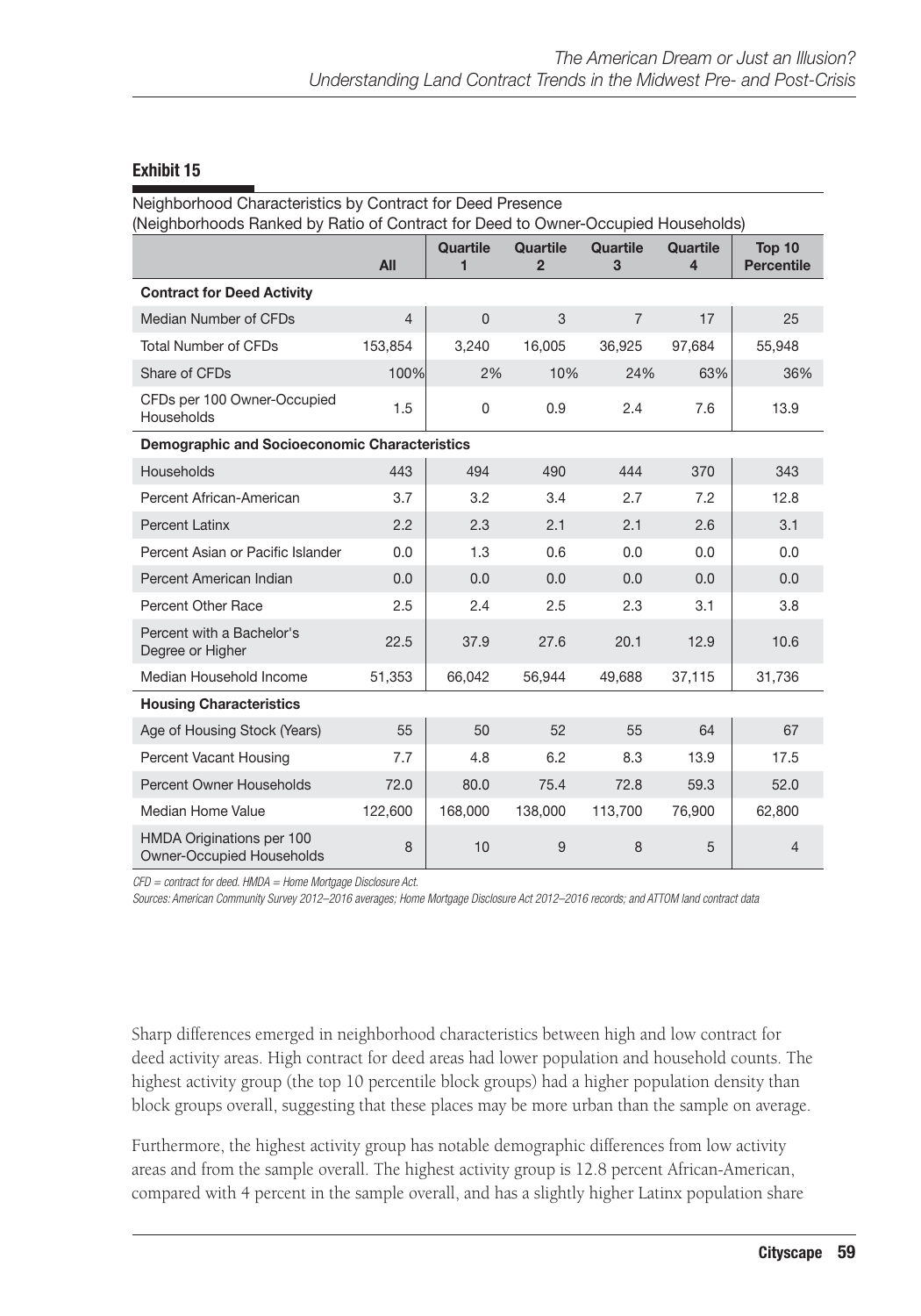of 3 percent, versus 2 percent overall. Notably, the percent of the block group that is African-American did not increase linearly across the quartiles as the contract for deed activity increased. The percent of the block group population that is African-American in quartiles 1, 2, and 3 was about 3 percent, while block groups in quartile 4 had a typical percent African-American of 7.2 percent, and 12.8 percent in the top 10 percentile block groups.

High contract for deed activity block groups also exhibited sharply lower educational attainment, with only 11 percent of adults having a bachelor's degree or higher in the top 10 percentile block groups, versus 38 percent in the low activity group and 23 percent overall. Given the large differences in educational attainment, it was not surprising that these groups also varied considerably in household income and poverty rate. The top 10 percentile group median household income of \$31,736 was 52 percent lower than the median household income of the first quartile, at \$66,042, and the poverty rate of the top 10 percentile group was four times that of the first quartile, indicating that economic distress is much higher in places where contract for deed activity is relatively common.

Noteworthy differences in housing market characteristics were apparent when comparing areas with high rates of contract for deed activity with low activity areas. High activity areas tended to have older housing stock, higher vacancy rates, lower homeownership rates, lower home values, and less mortgage origination activity. Comparing the top 10 percentile with quartile 1, the median age of the housing stock was 17 years older (67 years versus 50 years), the vacancy rate was more than three times higher (17.5 percent versus 4.8 percent), and the homeownership rate was 28 percentage points lower (52 percent versus 80 percent). The median home value was 63 percent lower in the top 10 percentile neighborhoods than the first quartile (\$62,800 versus \$168,000), and the frequency of new purchase mortgage originations was less than one-half of the frequency in first quartile neighborhoods (4 new mortgages per 100 households versus 10 new mortgages per 100 households).

## Regression Analysis

In order to tease out the association between the community characteristics and rate of contracts for deed, we created a regression model to identify those characteristics that are most strongly correlated with elevated rates of contracts for deed. This procedure was an important exercise given the relationships that exist between the community characteristics themselves. Some of the relationships that were apparent in the descriptive analysis may, in fact, be explained by the variation of other factors that can be controlled in a multivariate analysis. A control variable of all owner-occupied housing units was used in the model to account for differences in block group composition. Due to a skewed distribution, a logarithmic transformation was used for the income variable and median housing value variable.

In addition to the variables mentioned previously, local fixed effects were represented by dummy variables for all 99 counties to account for differences in local housing markets as well as state and county level differences in regulation and enforcement. Of the 99 counties, Wayne County had the largest number of observations and was the reference county in the model.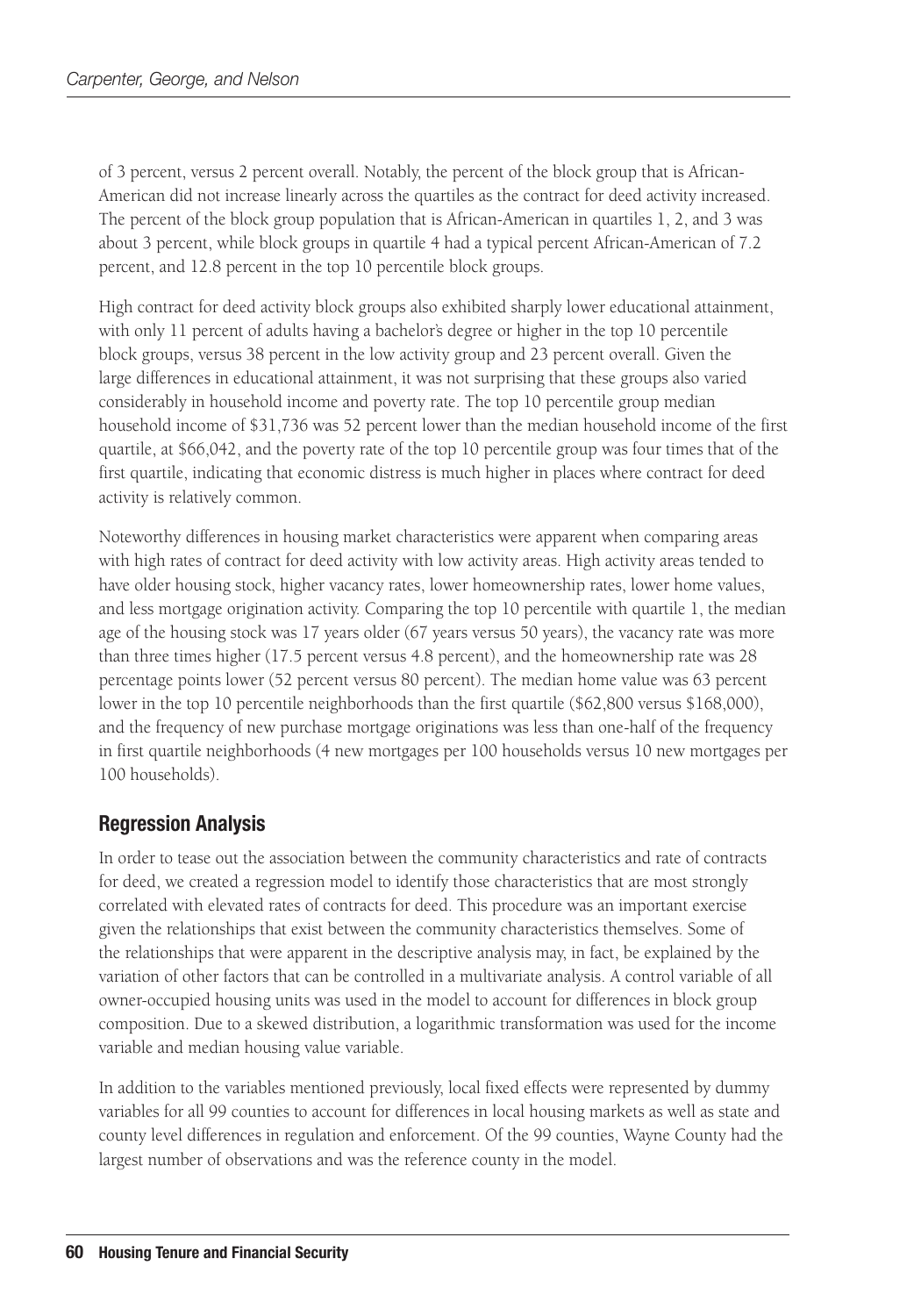The model in equation format is:

### *Step 1: Cfd\_share\_ownocc* =  $\alpha + \beta_1$ socecon +  $\gamma_{\text{cty}}$  + ε

#### *Step 2:* Cfd\_share\_ownocc =  $\alpha + \beta_1$ socecon +  $\beta_2$ housing +  $\gamma_{\text{ctv}}$  + ε

The results are shown in exhibit 16. While both models displayed good explanatory power, the second model, which included both demographic and housing market characteristics, performed better based on adjusted r-square values. While collinearity was a concern, Variance Inflation Factor (VIF) collinearity statistics were generally low, with a high of 5.2 for the income variable in the second model.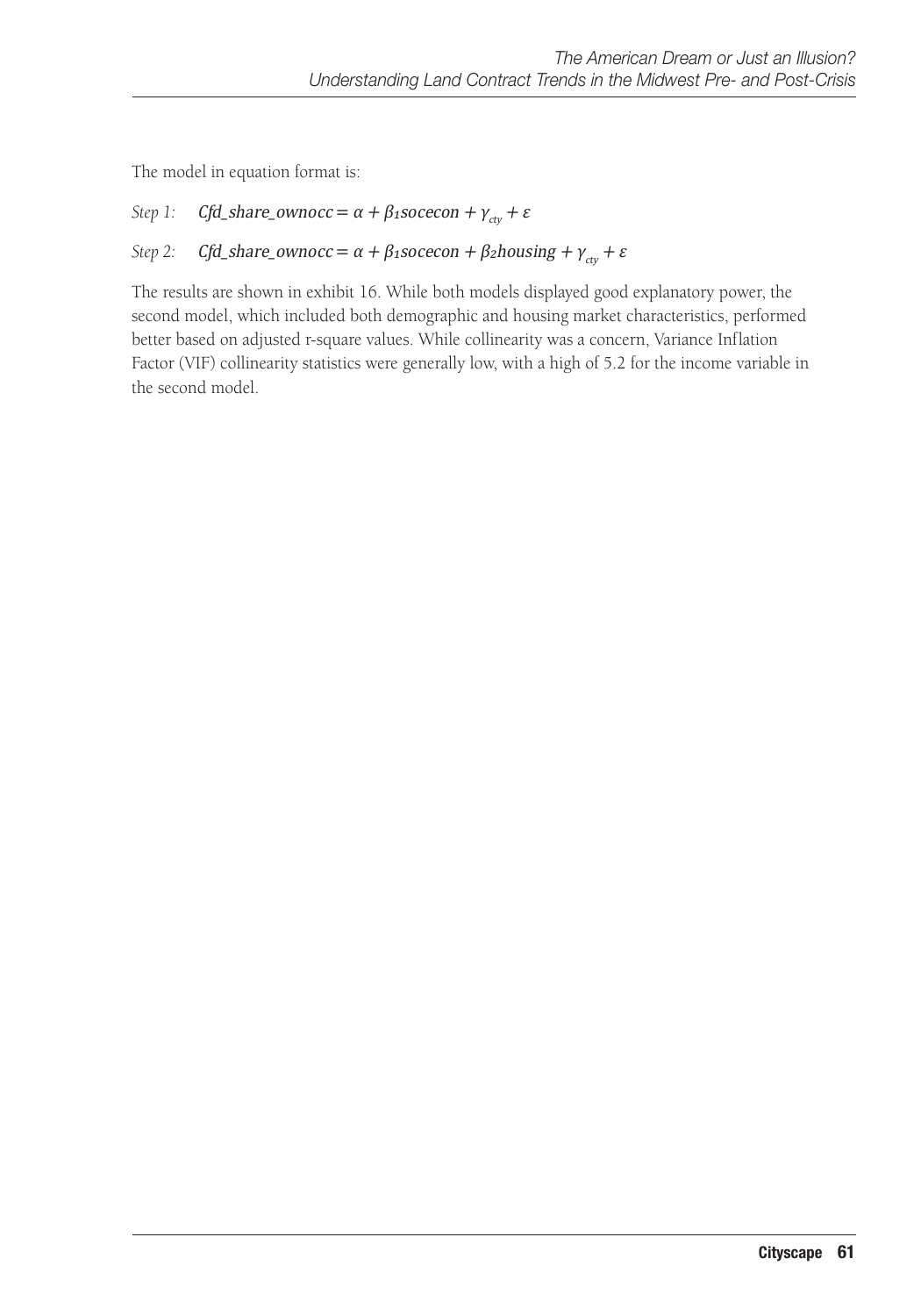| Exhibit 16                                                                                                                            |                  |                    |                             |                |            |                             |
|---------------------------------------------------------------------------------------------------------------------------------------|------------------|--------------------|-----------------------------|----------------|------------|-----------------------------|
| OLS Model Results, Dependent Variable is Contract for Deed Sales Between 2005 and 2016 as a Share of All Owner-Occupied Housing Units |                  |                    |                             |                |            |                             |
|                                                                                                                                       |                  | Model <sub>1</sub> |                             |                | Model 2    |                             |
|                                                                                                                                       | Coefficient      | Std. Error         | Standardized<br>Coefficient | Coefficient    | Std. Error | Standardized<br>Coefficient |
| (Constant)                                                                                                                            | $0.365***$       | 0.014              |                             | $0.274***$     | 0.018      |                             |
| Owner-Occupied Units                                                                                                                  | $-3.092E - 5***$ | $\circ$            | $-0.117$                    | $-9.405E-6***$ | $\circ$    | $-0.036$                    |
| Log (Median Household Income)                                                                                                         | $-0.027***$      | 0.001              | $-0.22$                     | 0.003          | 0.002      | 0.021                       |
| Percent African-American                                                                                                              | $0.008***$       | 0.002              | 0.036                       | $-0.021***$    | 0.002      | $-0.091$                    |
| Percent Latinx                                                                                                                        | $0.050***$       | 0.006              | 0.084                       | $0.029***$     | 0.005      | 0.049                       |
| Percent Asian/Pacific Islander                                                                                                        | 0.006            | 0.008              | 0.005                       | $-0.013*$      | 0.008      | $-0.011$                    |
| Percent American Indian                                                                                                               | 0.014            | 0.02               | 0.005                       | $-0.01$        | 0.019      | $-0.003$                    |
| Percent Other Race                                                                                                                    | $0.032***$       | 0.008              | 0.034                       | $0.017***$     | 0.008      | 0.018                       |
| Percent With a Bachelor's Degree<br>or Higher                                                                                         | $-0.011***$      | 0.003              | $-0.035$                    | $0.01***$      | 0.003      | 0.031                       |
| Percent Owner-Occupied                                                                                                                | ł                | ł                  | ł                           | $-0.052***$    | 0.003      | $-0.198$                    |
| Originations per Owner-Occupied<br>Unit                                                                                               | ł                | ł                  | ł                           | $-0.221***$    | 0.019      | $-0.145$                    |
| Mean Housing Age                                                                                                                      | ł                | ł                  | ł                           | 0.0002826***   | 3.06E-05   | 0.08                        |
| Log (Median Home Value)                                                                                                               | $\mathbf{I}$     | ł                  | $\mathbf{I}$                | $-0.017***$    | 0.001      | $-0.168$                    |
| Vacancy Rate                                                                                                                          | ł                | ł                  | ł                           | $0.08***$      | 0.004      | 0.146                       |
|                                                                                                                                       |                  |                    |                             |                |            |                             |

*OLS = Ordinary Least Squares.*

01.S = Ordinary Least Squares.<br>Notes: Spatial Fixed Effect Coefficients for 98 Courty-Level Dummies not Shown.<br>\*\*\* Significant at 1%, \*\* Significant at 5%, \*Significant at 10% Comfidence Interval<br>R2 Model 1 = 0.325; R2 Mod *Notes: Spatial Fixed Effect Coefficients for 98 County-Level Dummies not Shown.*

*\*\*\* Significant at 1%, \*\* Significant at 5%, \*Significant at 10% Confidence Interval*

*R2 Model 1 = 0.325; R2 Model 2 = 0.365*

*Adjusted R2 Model 1 = 0.321; Adjusted R2 Model 2 = 0.361* Adjusted R2 Model 1 = 0.321; Adjusted R2 Model 2 = 0.361<br>N= 17,730

Exhibit 16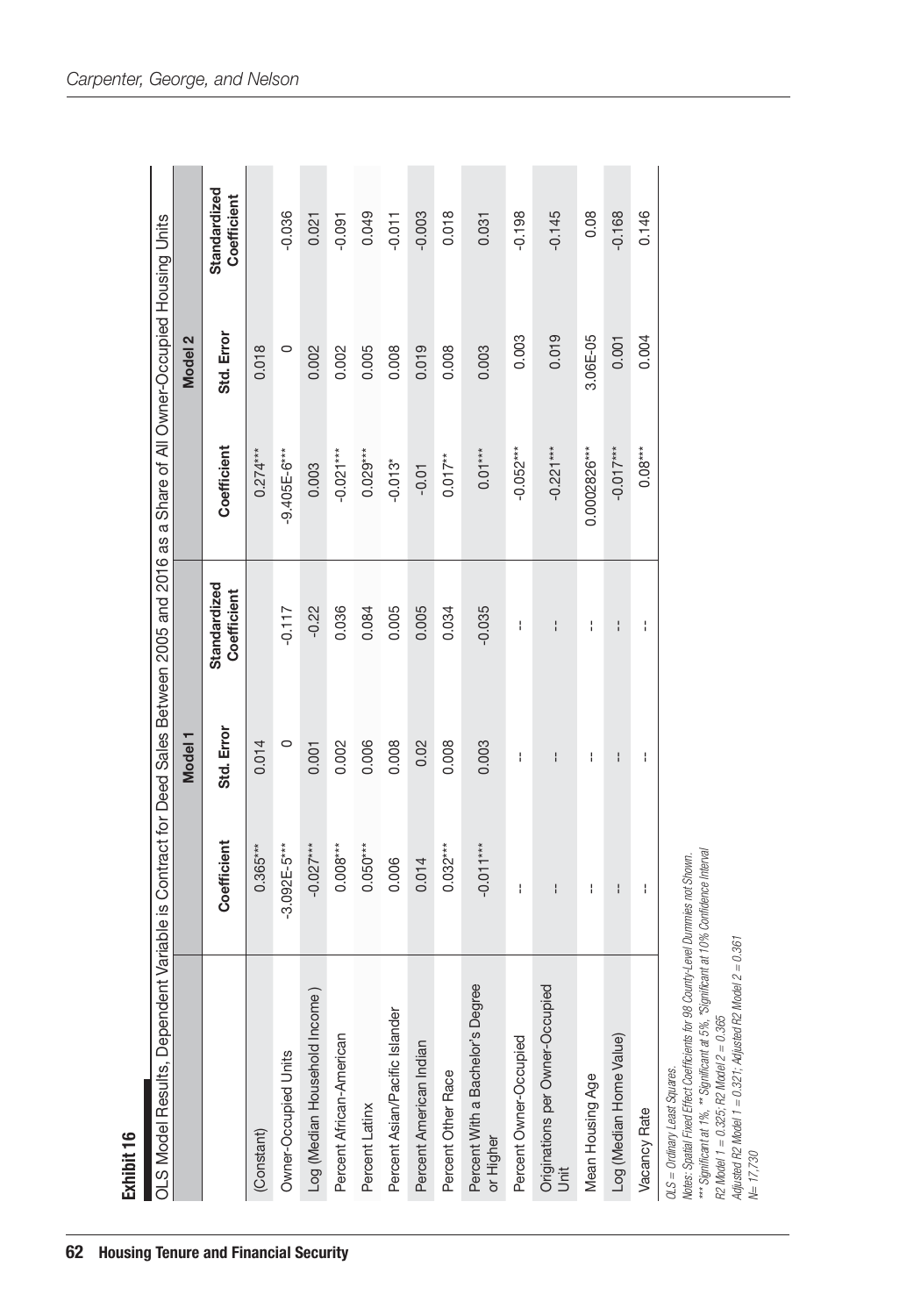The model results point to a strong association between housing market characteristics and contract for deed activity. Though some of the demographic relationships uncovered by the models were unexpected based on the literature, it is important to note the relative strength of the relationship between the dependent variable and housing market variables versus demographic and socioeconomic variables. To assess the relative strength of these relationships, we used the standardized coefficients, which scales the coefficients in terms of the standard deviation of the dependent and independent variables and allows for the comparison of variables at differing scales. In other words, an independent variable with a standardized coefficient of 1 that is statistically significant indicates that a 1 standard deviation increase in that variable is associated with a 1 standard deviation increase in the dependent variable. In model 1, the first iteration with only demographic and socioeconomic variables included, the most significant variables in terms of the magnitude of effect in the model were income (associated with a strong negative impact on contract for deed activity) and percent Latinx (which had a strong positive impact). A 1 standard deviation decrease in the natural log of median income (a decrease of \$32,150) was associated with a 22 percent standard deviation increase in contracts for deed as a share of owner-occupied units (or 1.4 additional contracts per 100 owner-occupied housing units). Given that the mean number of contracts for deed per 100 owner-occupied housing units was 3.6, this number is a material increase. Percent African-American also had a positive impact, with a 1 standard deviation increase in percent African-American (27 percent) associated with an additional 0.22 contracts per 100 owner-occupied housing units. Similarly, percent of the population of other races had a significant positive impact. Percent with a college degree had a significant negative impact. The effects of percent Asian or Pacific Islander and percent Native American were not significant. These impacts are largely in line with the literature, which suggests that lower-income, African-American, Latinx, and lower-educational attainment populations are more likely to purchase a home with a contract for deed.

When housing market indicators are added to the model (model 2), these effects are quite different. Income has no statistically significant effect, while percent African-American has a small but significant negative relationship and percent with a college degree a significant positive relationship, unexpectedly. The magnitude of these relationships is relatively weak when compared with several housing market variables, including the percent of owner-occupied households, higher rates of HMDA lending, and higher median housing values, which had large negative effects on contract for deed activity. The effect of percent African-American becomes statistically insignificant when the rate of HMDA lending variable is omitted, and the two variables are correlated at a level of -0.51. This finding suggests that the addition of the HMDA lending variable may be mediating the relationship between race and contract for deed activity, with African-American neighborhoods experiencing higher contract for deed activity due to lower traditional mortgage credit. The percent of vacant housing units had a strong positive impact on contract for deed activity. The median age of the housing stock was also positively and significantly associated with contract for deed activity. These relationships were not surprising, given past findings. Most significant in the model was the impact of homeownership rate. A 1 standard deviation increase in the percent of households that own their home (a 24-percent increase) was associated with 1.2 fewer contracts per 100 owneroccupied housing units.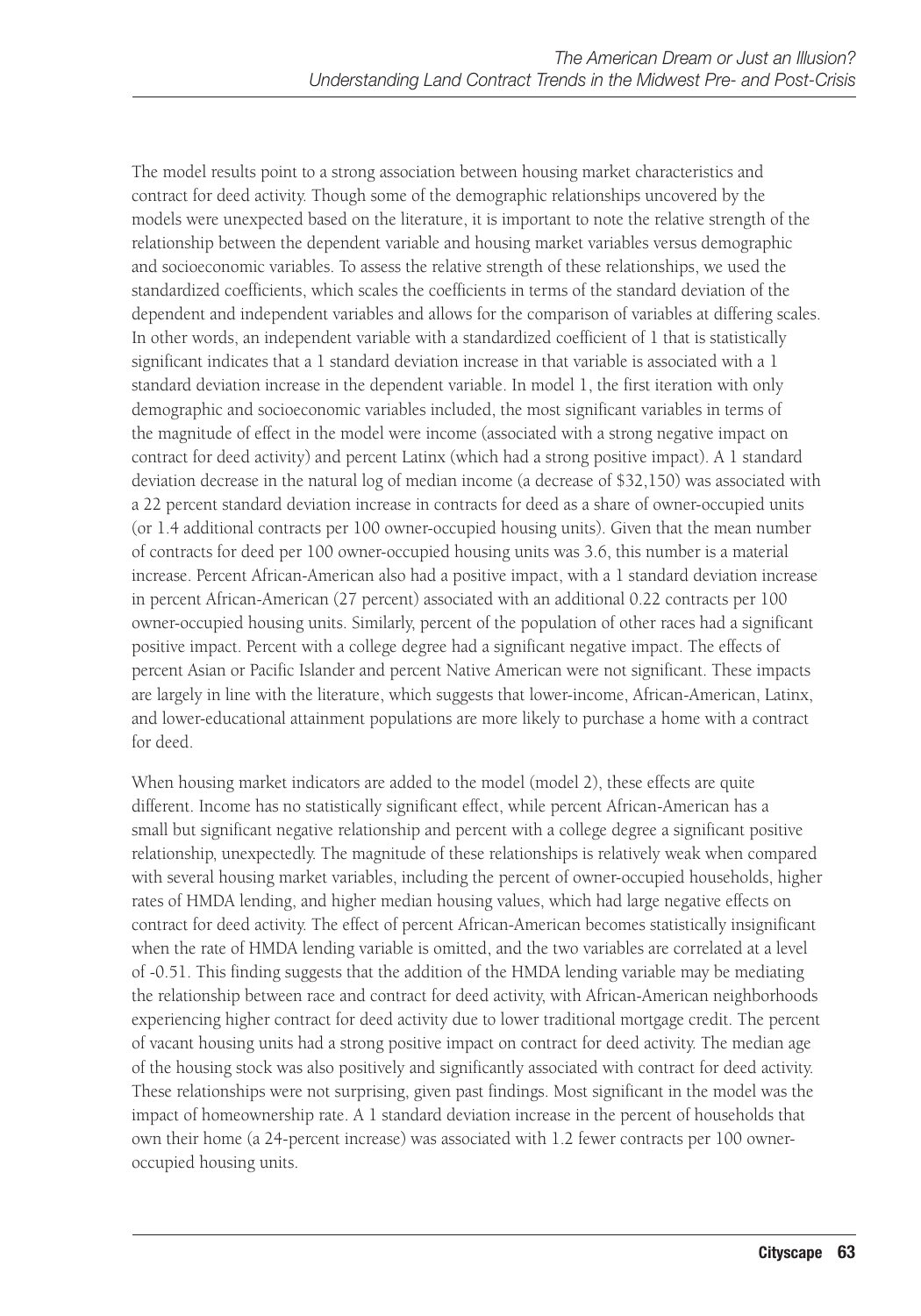Statistically significant local fixed effects ranged from a standardized coefficient of -0.2 to 0.1 when compared with the excluded county dummy variable representing Wayne County, Michigan. The 9 counties with the strongest negative relationship to contract for deed sales as a share of owneroccupied housing were all in Indiana, while the 22 with the strongest positive relationship were all in Ohio, indicating potential statewide differences in housing markets or reporting adherence.

It should be noted that an additional analysis in which the dependent variable included only those contract for deed sales less than \$75,000 was conducted in order to determine whether highervalue transactions were skewing these results. The model effects displayed a strikingly similar pattern, however.

While this analysis provides a novel look at contracts for deed at a broader scale than has previously been examined for six states in the Midwest, results are limited by the data itself. This outcome is partly due to the limited number of years available, but also likely due to known underreporting and lack of adherence where reporting is required. It is impossible to know whether the ATTOM Data Solutions data are a representative sample or if data are systematically underreported by certain sellers or in certain geographies.

We also lack information about buyers, and we cannot assess how representative the block group level demographic and housing data are of contract buyers within those block groups. For instance, the share of contract buyers that are African-American might be higher than the total share of African-American households in the block group. Therefore, while model and descriptive results are inconclusive where race is concerned, it is not possible to determine with certainty from these results whether African-American buyers have been targeted by contract for deed sellers. Given the results of our first model, as well as previous research focused on corporate sellers and recent lawsuits, there is evidence that this issue is an area of concern that requires further inquiry. The strongest findings from this analysis indicate that contract for deed activity varies greatly by area and tends to concentrate in communities with weak housing market indicators, based on homeownership, home values, vacancy rates, and levels of mortgage lending. Therefore, as others have noted, distressed communities and those hit hardest by the foreclosure crisis are at risk of greater housing instability from a standpoint of the residents' physical, social, and financial security.

## **Discussion**

Contracts for deed have garnered considerable attention in recent years. Concerns regarding the predatory nature of these contracts, their concentration in predominately African-American neighborhoods and in communities hardest hit by the foreclosure crisis is a focus of recent articles (Immergluck, 2018; Seymour and Akers, 2019). Particular attention is given to contracts for deed sold by large corporate sellers such as Harbour Portfolio Advisors LLC and Vision Property Management, LLC which have been sued by a number of local jurisdictions for deceptive business practices and selling properties in severe disrepair. Looking beyond a subset of corporate sellers, this research seeks to shed light on the contract for deed activity across a range of communities in the Midwest.

Similar to previous analyses, we find that contracts for deed tend to be more prevalent in lower-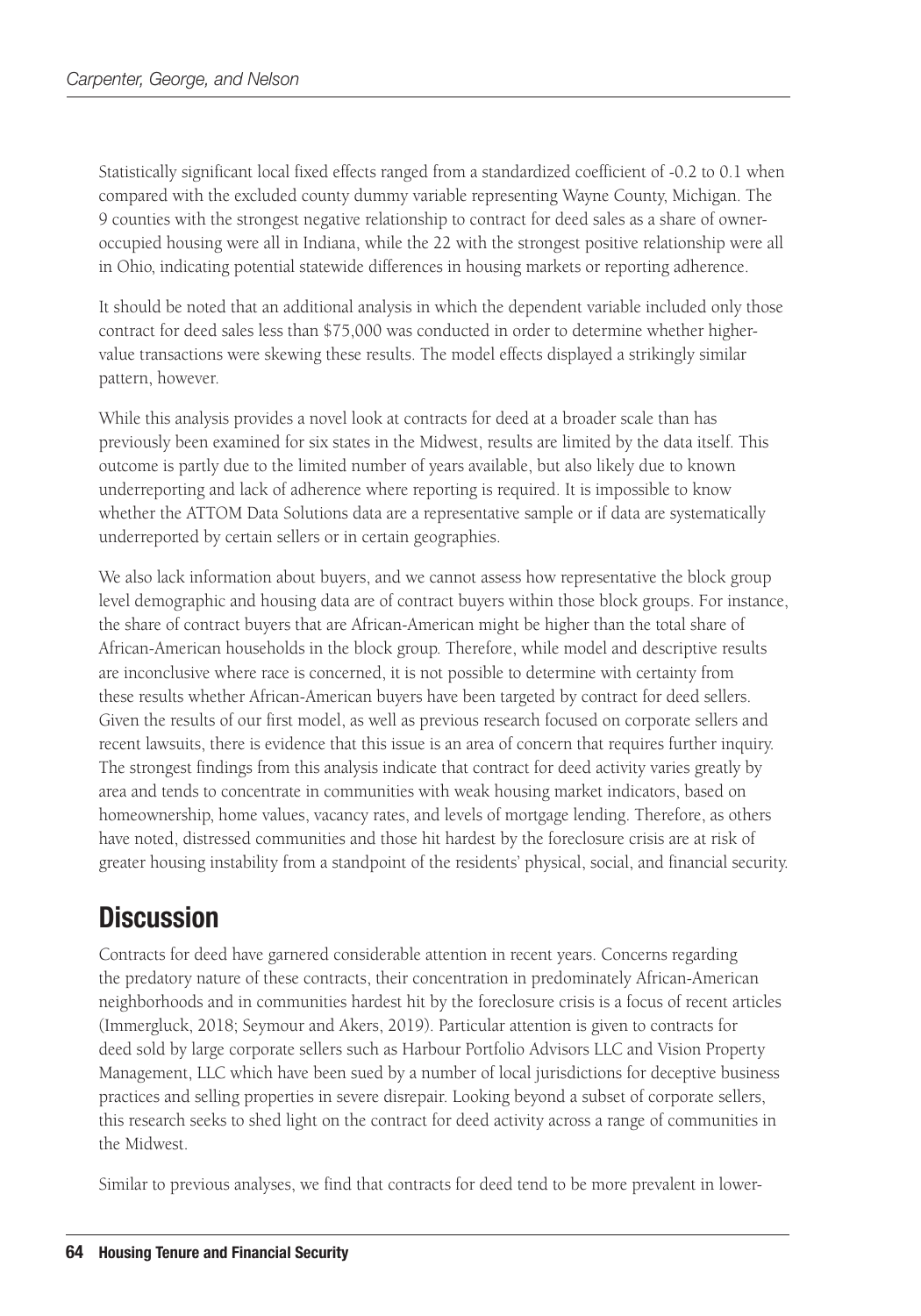income neighborhoods with higher vacancy rates, lower homeownership rates, older housing stock, lower home values, and lower rates of mortgage lending. We also find that block groups with the highest rates of contracts for deed tend to have the highest shares of African-American residents, based on descriptive (quantile) data. Our first model of socioeconomic and demographic indicators also showed a positive relationship to percent African-American residents and a negative relationship with median income and percent with a bachelor's degree. When controlling for a number of housing variables, however, the percent African-American coefficient was negative and significant while educational attainment was positive and income was insignificant, which is surprising given the previous literature. This finding is likely due to the wide array of income and demographic characteristics found in the 99 counties selected for analysis. The sample was roughly one-half metropolitan and one-half non-metropolitan based on U.S. Department of Agriculture Rural-Urban Continuum Codes. While metropolitan markets have been better represented in the literature, smaller cities and rural areas have been somewhat overlooked. Given the loss of rural bank branches, a future inquiry may examine contract for deed activity, which may not be limited to lower-income buyers.

Another potential explanation is a non-linear relationship between percent African-American and the number of contracts for deed. Our descriptive analysis shows that the percent African-American population is roughly equal for quartiles 1, 2, and 3 in the distribution of census blocks by the number of contracts for deed, and increases in quartile 4 and the top 10 percentile block groups.

Furthermore, our sample of contracts for deed is distinct from prior literature, which largely identifies contract for deed activity by flagging real estate transactions to which known corporate sellers are a party. In contrast, our data set of contract for deed sales was constructed without regard to the identity of the buyer or seller. Fifty-nine percent of the contract for deed records in our data set corresponded to a unique seller, and another 15 percent of records pertained to a seller that sold two contracts for deed. In other words, while our analysis likely includes some institutional investor activity, the majority of our contract for deed records are not associated with an institutional investor.

Despite their pitfalls, contracts for deed appear to be one of the few options for purchasing lower-cost properties given that traditional mortgage credit is hard to procure for many of these properties. This challenge is certainly evidenced by the near lack of HMDA loan originations in the price range of lower-priced contracts for deed. We find that the ratio of new mortgage originations to households is one of the strongest predictors of contract for deed activity. A number of factors are likely contributing to a lack of traditional mortgage credit in neighborhoods with high concentrations of contracts for deed. Buyers who cannot pay a downpayment cannot qualify for most mortgage products, whereas 36 percent of contract for deed sales in which loan-to-value (LTV) rates were reported had an LTV of 100 percent or higher. Appraisal gaps and the condition of properties, particularly in places still recovering from the housing crisis, can also impact credit access in the traditional mortgage market. These and other market factors can depress home prices to a point that lenders are not able to profitably make loans given the small balances, fixed origination costs, and loan officer incentive structures. Although we do not have information about the contract buyers, the creditworthiness of the buyers may be inhibiting their ability to acquire a loan through a financial institution.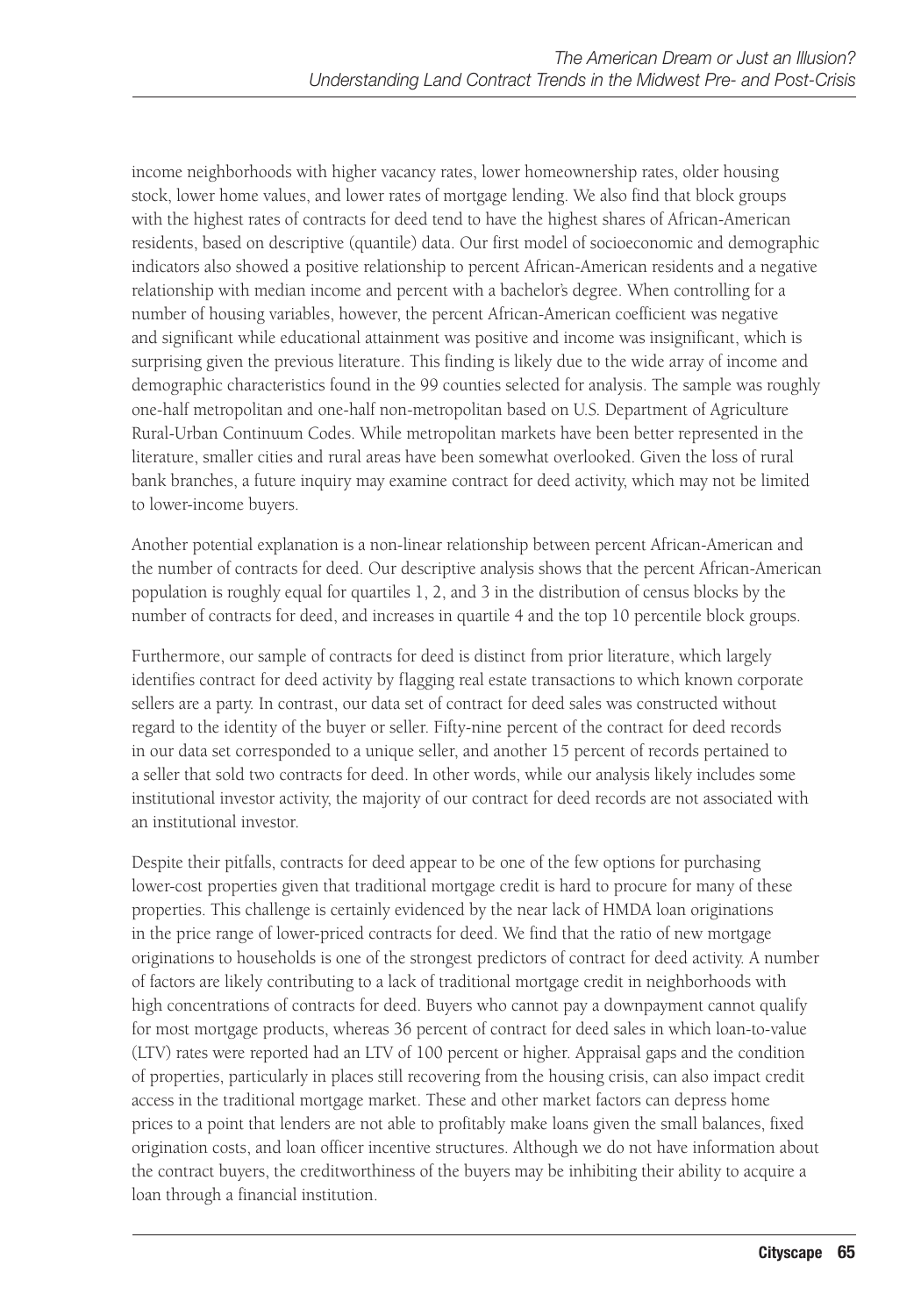While there is an apparent market for lower-value, seller-financed housing, there are better alternatives such as responsible lease-purchase programs initiated by nonprofit intermediaries, which provide both housing counseling and underwriting (Schaeffing and Immergluck, 2010). For seller financing to be a viable path to homeownership, state laws surrounding these contracts should provide protections similar to those afforded to those in the traditional mortgage market. The recording of these deeds, while required by law in a number of states, is not always adhered to nor enforced and leaves the buyer at risk of losing the home if one payment is missed, or if the seller fails to pay taxes or sells the home to someone else (Battle et al., 2016). Recording the deed in a timely manner after the execution of the contract is important to ensuring buyer protections. The National Consumer Law Center (NCLC) suggests the deed be recorded within 90 days (Battle et al., 2016). In addition to buyer protections, recordation of these deeds increases the available data about this financing instrument by capturing information about these deeds including the interest rates, loan terms, and sales prices. Other recommended protections include requiring the transfer of legal title at the outset of installment contract transaction, at which time sellers can secure equitable interest in the property with a seller-financed mortgage or deed of trust, a process more likely in states with streamlined foreclosure processes (Mancini and Saunders, 2017; Way, 2009).

Properties may also be sold as contracts for deed due to condition issues that limit the ability to secure traditional financing. Numerous depositions in recent court filings point to deeply concealed damage and even obfuscation by contract sellers, however, such as limiting access to the home. Other regulations that should be considered at the state level include a required inspection and disclosure document for buyers to fairly represent needed repairs. A third-party appraisal should be conducted to ensure that the property is sold at fair market value. Protections at the local level should also be considered, such as the requirement for a certificate of occupancy enacted in Toledo, Ohio.

Numerous examples of contract buyers unknowingly purchasing homes straddled with delinquent taxes and in dire need of significant structural repairs recently led Ohio lawmakers to draft legislation requiring the seller to take care of outstanding taxes and property repairs prior to the execution of the contract. The bipartisan legislation, to be introduced in the spring of 2019, also requires an inspection be completed to ensure the property meets the local jurisdiction's building codes. In addition, a property appraisal is required and must be provided to the buyer in advance of executing the land contract. Even with these safeguards in place, some advocates argue that the forfeiture clause, in itself, is reason enough to discourage the use of the land contracts because it may deprive the buyer of equity built up in the home (Mancini and Saunders, 2017).

Homeownership is still the "American Dream" for many families and the most typical path to building and transferring wealth, despite risks for lower-income and ethnic and racial minority buyers (Herbert, McCue, and Sanchez-Moyano, 2016). As noted in our analysis, mortgage lending for low-value properties is limited and contract for deed sales seem to supplant mortgaged sales in distressed markets. Therefore, programs that provide a secure and affordable path to homeownership are necessary to provide opportunities for wealth building in all communities. Downpayment assistance, credit and housing counseling, and greater capitalization of Community Development Financial Institutions (CDFIs) and other community-based lenders may help these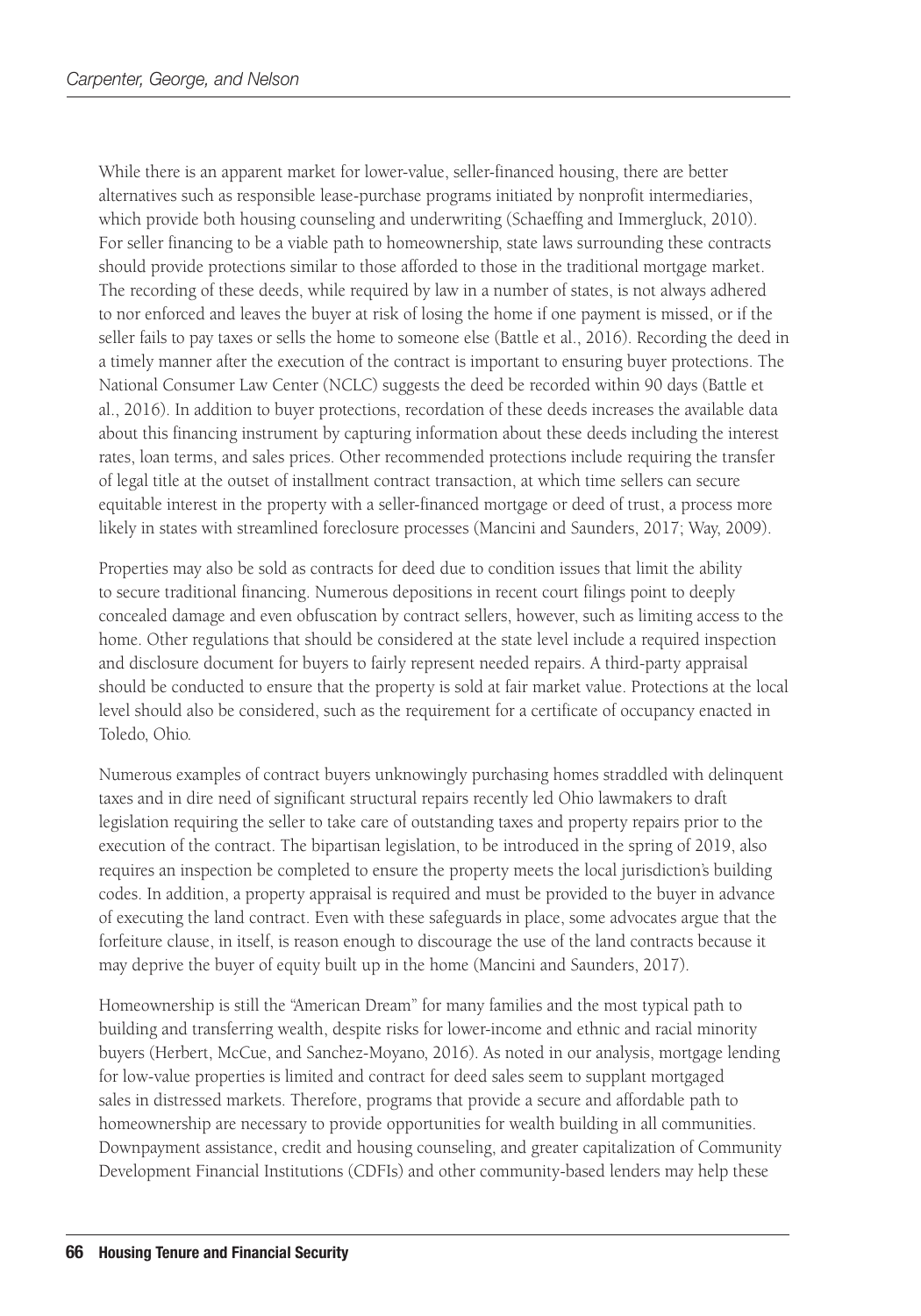markets. For buyers currently in a contract, conversion to a mortgage and legal aid assistance for recourse should also be made available.

This work helps understand the varied landscape of contract for deed financing and poses additional questions for analysis. While we achieved mixed results when examining the effects of socioeconomic and demographic variables such as race and ethnicity, income, and educational attainment on contracts for deed, our descriptive analysis and partial model results indicate there is still concern for negative outcomes for disadvantaged and underrepresented communities and more inquiry is needed. The results unquestionably support the notion that contract for deed activity is disproportionately associated with distressed housing markets and markets with lower rates of mortgage lending. In short, this analysis supports the need for greater purchaser protections for a potentially very diverse array of buyers nationwide and stronger regulations and enforcement at the local and state level to prevent the further destabilization of communities that were hit hardest by the foreclosure crisis and have recovered most slowly. At a minimum, mandatory reporting should be instituted by every state in order to fully understand the impacts of contracts for deed.

## **Acknowledgments**

The authors thank Keith Ernst, Hal Martin, and Erin Toland for their generous feedback on earlier drafts of this paper. The views expressed here are the authors' and not necessarily those of the Federal Reserve Banks of Atlanta, Chicago, and Cleveland, or the Federal Reserve System. Any remaining errors are the authors' responsibility.

## **Authors**

Ann Carpenter is the director of policy and analytics in the Community and Economic Development division of the Federal Reserve Bank of Atlanta.

Lisa Nelson is a community development research manager in the Community Development Department of the Federal Reserve Bank of Cleveland.

Taz George is a senior research analyst in the Community Development and Policy Studies division of the Federal Reserve Bank of Chicago.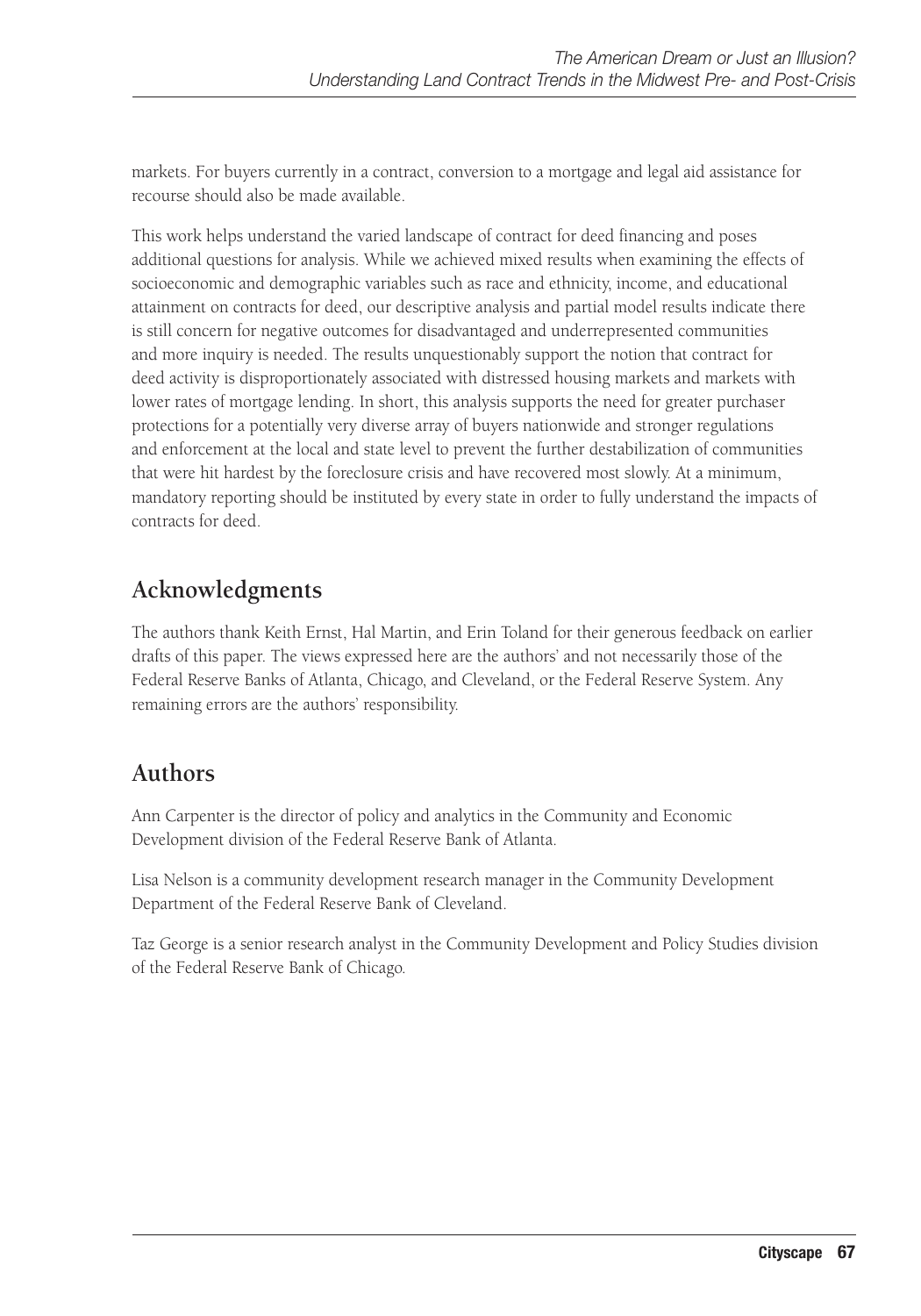## Appendix A: Additional Exhibits

#### Exhibit 17

|                   | List of Counties Chosen for Analysis (1 of 4) |                                                 |                                |                                                            |                                                                                         |
|-------------------|-----------------------------------------------|-------------------------------------------------|--------------------------------|------------------------------------------------------------|-----------------------------------------------------------------------------------------|
| <b>County</b>     | <b>State</b>                                  | <b>Contract for</b><br>Deed Count,<br>2005-2016 | <b>Housing Units</b><br>(2016) | Owner<br><b>Occupied</b><br><b>Housing Units</b><br>(2016) | Owner<br><b>Occupied</b><br><b>Housing</b><br><b>Units with</b><br>a Mortgage<br>(2016) |
| Allen             | Indiana                                       | 2,300                                           | 154,525                        | 96,795                                                     | 64,677                                                                                  |
| Delaware          | Indiana                                       | 843                                             | 52,406                         | 29,461                                                     | 18,336                                                                                  |
| Elkhart           | Indiana                                       | 1,242                                           | 77,932                         | 48,680                                                     | 32,405                                                                                  |
| Hamilton          | Indiana                                       | 559                                             | 116,900                        | 86,624                                                     | 69,274                                                                                  |
| Lake              | Indiana                                       | 828                                             | 210,391                        | 126,609                                                    | 83,465                                                                                  |
| Madison           | Indiana                                       | 513                                             | 58,808                         | 35,677                                                     | 22,823                                                                                  |
| Marion            | Indiana                                       | 3,171                                           | 419,514                        | 195,824                                                    | 141,699                                                                                 |
| Marshall          | Indiana                                       | 546                                             | 19,952                         | 12,964                                                     | 8,070                                                                                   |
| St. Joseph        | Indiana                                       | 1,108                                           | 115,569                        | 68,638                                                     | 44,100                                                                                  |
| <b>Black Hawk</b> | lowa                                          | 635                                             | 56,804                         | 35,004                                                     | 22,110                                                                                  |
| Polk              | lowa                                          | 4,013                                           | 190,705                        | 119,927                                                    | 85,917                                                                                  |
| Scott             | lowa                                          | 664                                             | 73,064                         | 46,252                                                     | 31,635                                                                                  |
| Allegan           | Michigan                                      | 2,191                                           | 49,841                         | 34,161                                                     | 20,513                                                                                  |
| <b>Barry</b>      | Michigan                                      | 782                                             | 27,071                         | 18,557                                                     | 11,701                                                                                  |
| Bay               | Michigan                                      | 1,482                                           | 48,038                         | 34,047                                                     | 18,387                                                                                  |
| <b>Berrien</b>    | Michigan                                      | 2,070                                           | 76,842                         | 43,542                                                     | 26,619                                                                                  |
| <b>Branch</b>     | Michigan                                      | 842                                             | 20,625                         | 12,381                                                     | 7,422                                                                                   |
| Calhoun           | Michigan                                      | 1,396                                           | 60,667                         | 36,955                                                     | 22,026                                                                                  |
| Cass              | Michigan                                      | 1,237                                           | 25,921                         | 16,417                                                     | 9,703                                                                                   |
| Clinton           | Michigan                                      | 897                                             | 30,974                         | 23,083                                                     | 14,802                                                                                  |
| Eaton             | Michigan                                      | 1,200                                           | 47,057                         | 31,195                                                     | 20,604                                                                                  |
| Genesee           | Michigan                                      | 10,358                                          | 191,033                        | 115,243                                                    | 68,758                                                                                  |
| Hillsdale         | Michigan                                      | 1,185                                           | 21,686                         | 13,710                                                     | 8,003                                                                                   |
| Ingham            | Michigan                                      | 2,484                                           | 121,962                        | 64,169                                                     | 42,879                                                                                  |
| Kalamazoo         | Michigan                                      | 2,606                                           | 110,622                        | 64,827                                                     | 42,002                                                                                  |
| Kent              | Michigan                                      | 6,028                                           | 249,029                        | 161,125                                                    | 107,181                                                                                 |
| Macomb            | Michigan                                      | 4,678                                           | 361,158                        | 247,442                                                    | 160,089                                                                                 |
| Mecosta           | Michigan                                      | 1,239                                           | 21,105                         | 11,345                                                     | 6,308                                                                                   |
| Montcalm          | Michigan                                      | 792                                             | 28,113                         | 18,057                                                     | 10,933                                                                                  |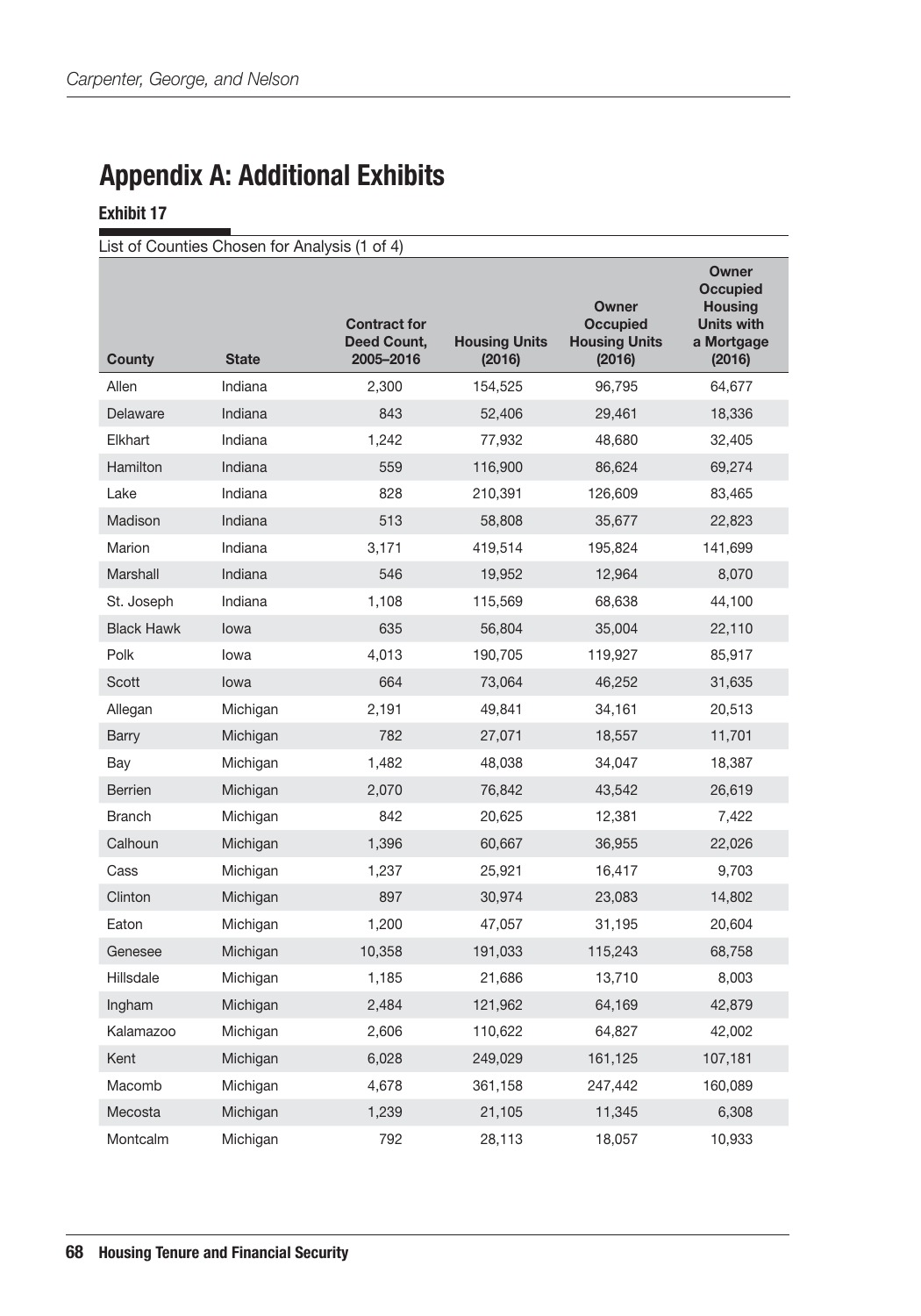| Exhibit 17 (cont.) |  |  |
|--------------------|--|--|
|--------------------|--|--|

|                | List of Counties Chosen for Analysis (2 of 4) |                                                 |                                |                                                            |                                                                                  |
|----------------|-----------------------------------------------|-------------------------------------------------|--------------------------------|------------------------------------------------------------|----------------------------------------------------------------------------------|
| County         | <b>State</b>                                  | <b>Contract for</b><br>Deed Count,<br>2005-2016 | <b>Housing Units</b><br>(2016) | Owner<br><b>Occupied</b><br><b>Housing Units</b><br>(2016) | Owner<br><b>Occupied</b><br><b>Housing</b><br>Units with<br>a Mortgage<br>(2016) |
| Muskegon       | Michigan                                      | 3,577                                           | 73,385                         | 48,072                                                     | 28,580                                                                           |
| Oakland        | Michigan                                      | 6,683                                           | 533,097                        | 348,976                                                    | 240,493                                                                          |
| Oceana         | Michigan                                      | 936                                             | 15,945                         | 8,029                                                      | 4,165                                                                            |
| Ottawa         | Michigan                                      | 2,511                                           | 104,755                        | 75,408                                                     | 48,971                                                                           |
| Roscommon      | Michigan                                      | 607                                             | 24,370                         | 9,165                                                      | 4,772                                                                            |
| St. Clair      | Michigan                                      | 3,005                                           | 71,874                         | 48,786                                                     | 31,144                                                                           |
| St. Joseph     | Michigan                                      | 1,473                                           | 27,638                         | 17,027                                                     | 10,329                                                                           |
| Van Buren      | Michigan                                      | 1,840                                           | 36,700                         | 22,192                                                     | 13,129                                                                           |
| Washtenaw      | Michigan                                      | 915                                             | 149,284                        | 82,693                                                     | 56,825                                                                           |
| Wayne          | Michigan                                      | 23,338                                          | 816,398                        | 415,477                                                    | 232,105                                                                          |
| <b>Becker</b>  | Minnesota                                     | 801                                             | 19,117                         | 10,662                                                     | 6,138                                                                            |
| Beltrami       | Minnesota                                     | 839                                             | 20,834                         | 11,647                                                     | 6,577                                                                            |
| Cass           | Minnesota                                     | 920                                             | 25,106                         | 10,334                                                     | 5,730                                                                            |
| Douglas        | Minnesota                                     | 676                                             | 20,514                         | 12,080                                                     | 7,565                                                                            |
| Hennepin       | Minnesota                                     | 1,040                                           | 520,683                        | 307,266                                                    | 221,614                                                                          |
| Hubbard        | Minnesota                                     | 576                                             | 14,616                         | 7,129                                                      | 4,197                                                                            |
| Itasca         | Minnesota                                     | 724                                             | 27,224                         | 15,337                                                     | 8,877                                                                            |
| Kandiyohi      | Minnesota                                     | 573                                             | 19,621                         | 12,152                                                     | 7,613                                                                            |
| Mille Lacs     | Minnesota                                     | 596                                             | 12,717                         | 7,418                                                      | 4,778                                                                            |
| Mower          | Minnesota                                     | 700                                             | 16,993                         | 11,216                                                     | 6,558                                                                            |
| Olmsted        | Minnesota                                     | 1,947                                           | 62,046                         | 43,310                                                     | 29,693                                                                           |
| St. Louis      | Minnesota                                     | 2,147                                           | 103,357                        | 60,174                                                     | 35,293                                                                           |
| <b>Stearns</b> | Minnesota                                     | 528                                             | 62,911                         | 39,719                                                     | 25,234                                                                           |
| <b>Steele</b>  | Minnesota                                     | 619                                             | 15,411                         | 10,916                                                     | 7,022                                                                            |
| Ashtabula      | Ohio                                          | 644                                             | 45,850                         | 27,737                                                     | 16,278                                                                           |
| Athens         | Ohio                                          | 814                                             | 26,370                         | 12,516                                                     | 6,631                                                                            |
| <b>Butler</b>  | Ohio                                          | 1,166                                           | 149,418                        | 92,855                                                     | 65,677                                                                           |
| Clark          | Ohio                                          | 1,142                                           | 61,143                         | 35,768                                                     | 21,501                                                                           |
| Cuyahoga       | Ohio                                          | 1,763                                           | 618,673                        | 315,085                                                    | 201,021                                                                          |
| Franklin       | Ohio                                          | 2,383                                           | 540,779                        | 260,835                                                    | 193,178                                                                          |
| Gallia         | Ohio                                          | 636                                             | 13,727                         | 8,598                                                      | 3,768                                                                            |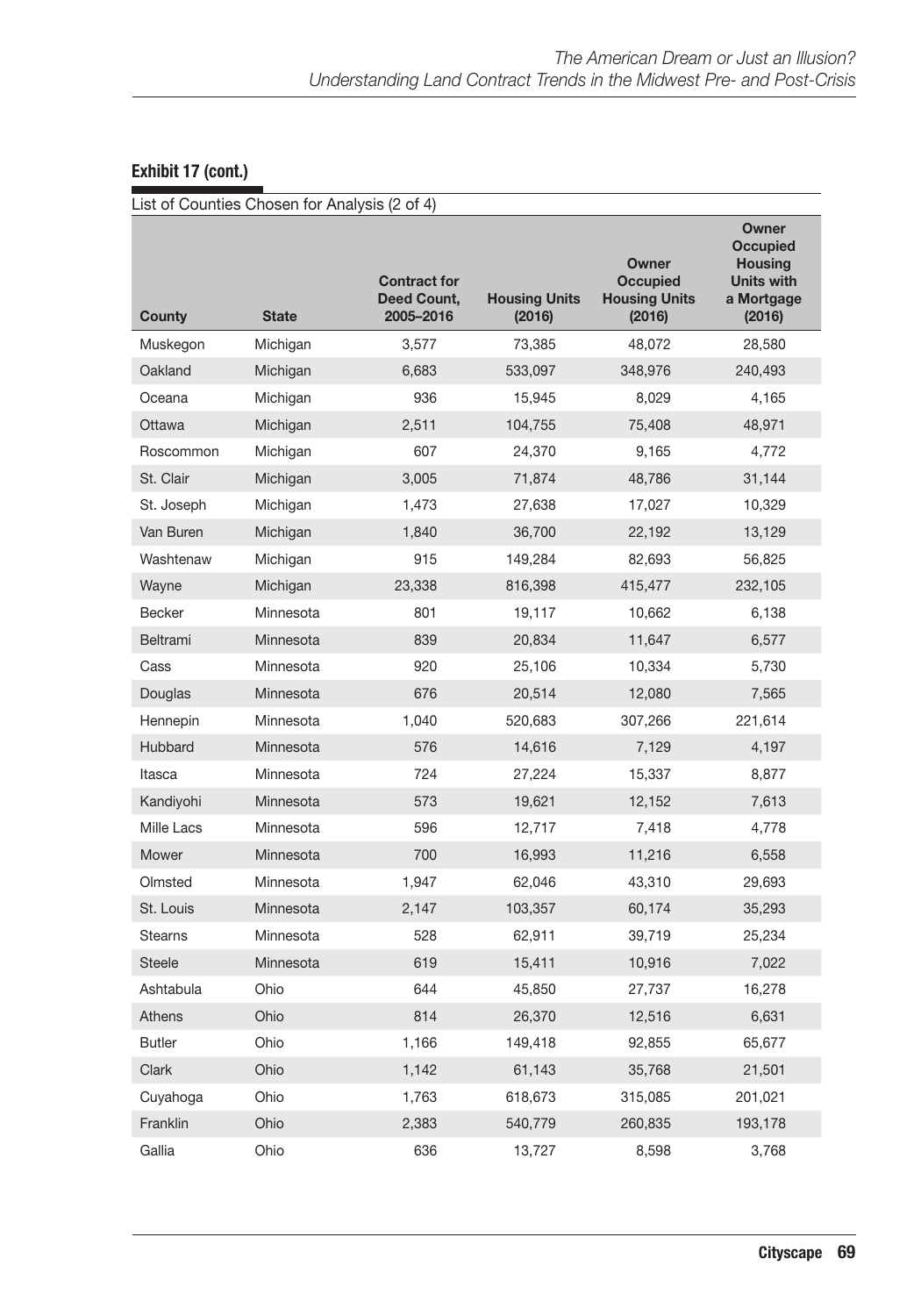### Exhibit 17 (cont.)

|               | List of Counties Chosen for Analysis (3 of 4) |                                                 |                                |                                                            |                                                                                  |
|---------------|-----------------------------------------------|-------------------------------------------------|--------------------------------|------------------------------------------------------------|----------------------------------------------------------------------------------|
| <b>County</b> | <b>State</b>                                  | <b>Contract for</b><br>Deed Count,<br>2005-2016 | <b>Housing Units</b><br>(2016) | Owner<br><b>Occupied</b><br><b>Housing Units</b><br>(2016) | Owner<br><b>Occupied</b><br><b>Housing</b><br>Units with<br>a Mortgage<br>(2016) |
| Greene        | Ohio                                          | 592                                             | 69,139                         | 42,968                                                     | 28,718                                                                           |
| Hamilton      | Ohio                                          | 1,579                                           | 377,268                        | 193,350                                                    | 134,876                                                                          |
| Highland      | Ohio                                          | 894                                             | 19,167                         | 11,702                                                     | 7,295                                                                            |
| Lawrence      | Ohio                                          | 627                                             | 27,313                         | 17,109                                                     | 8,502                                                                            |
| Licking       | Ohio                                          | 587                                             | 69,927                         | 45,865                                                     | 31,775                                                                           |
| Lorain        | Ohio                                          | 945                                             | 128,766                        | 83,884                                                     | 54,150                                                                           |
| Lucas         | Ohio                                          | 1,954                                           | 202,307                        | 107,459                                                    | 69,345                                                                           |
| Mahoning      | Ohio                                          | 1,636                                           | 111,275                        | 66,569                                                     | 37,885                                                                           |
| Montgomery    | Ohio                                          | 1,733                                           | 254,383                        | 135,392                                                    | 87,670                                                                           |
| Muskingum     | Ohio                                          | 651                                             | 37,774                         | 22,913                                                     | 13,603                                                                           |
| Richland      | Ohio                                          | 928                                             | 54,210                         | 32,518                                                     | 18,551                                                                           |
| Ross          | Ohio                                          | 1,124                                           | 31,807                         | 20,068                                                     | 11,657                                                                           |
| <b>Stark</b>  | Ohio                                          | 2,314                                           | 165,524                        | 103,854                                                    | 66,363                                                                           |
| <b>Summit</b> | Ohio                                          | 2,255                                           | 245,164                        | 145,616                                                    | 95,530                                                                           |
| Trumbull      | Ohio                                          | 1,772                                           | 95,466                         | 60,787                                                     | 33,451                                                                           |
| Wood          | Ohio                                          | 501                                             | 53,406                         | 33,290                                                     | 21,662                                                                           |
| Adams         | Wisconsin                                     | 540                                             | 17,419                         | 6,806                                                      | 3,491                                                                            |
| <b>Brown</b>  | Wisconsin                                     | 777                                             | 107,224                        | 66,424                                                     | 45,537                                                                           |
| Chippewa      | Wisconsin                                     | 964                                             | 27,689                         | 18,100                                                     | 10,937                                                                           |
| Columbia      | Wisconsin                                     | 554                                             | 26,256                         | 17,179                                                     | 11,777                                                                           |
| Dane          | Wisconsin                                     | 1,949                                           | 222,808                        | 124,505                                                    | 89,982                                                                           |
| Douglas       | Wisconsin                                     | 561                                             | 22,901                         | 12,527                                                     | 7,565                                                                            |
| Fond du Lac   | Wisconsin                                     | 533                                             | 44,505                         | 29,416                                                     | 18,662                                                                           |
| Grant         | Wisconsin                                     | 588                                             | 21,783                         | 13,654                                                     | 7,578                                                                            |
| Kenosha       | Wisconsin                                     | 552                                             | 69,627                         | 41,316                                                     | 27,900                                                                           |
| La Crosse     | Wisconsin                                     | 647                                             | 49,247                         | 30,048                                                     | 18,976                                                                           |
| Marathon      | Wisconsin                                     | 898                                             | 58,358                         | 39,239                                                     | 24,106                                                                           |
| Marinette     | Wisconsin                                     | 824                                             | 30,384                         | 13,794                                                     | 7,565                                                                            |
| Marquette     | Wisconsin                                     | 511                                             | 9,866                          | 5,075                                                      | 2,885                                                                            |
| Milwaukee     | Wisconsin                                     | 1,342                                           | 417,371                        | 189,161                                                    | 128,168                                                                          |
| Outagamie     | Wisconsin                                     | 1,208                                           | 75,136                         | 50,480                                                     | 33,771                                                                           |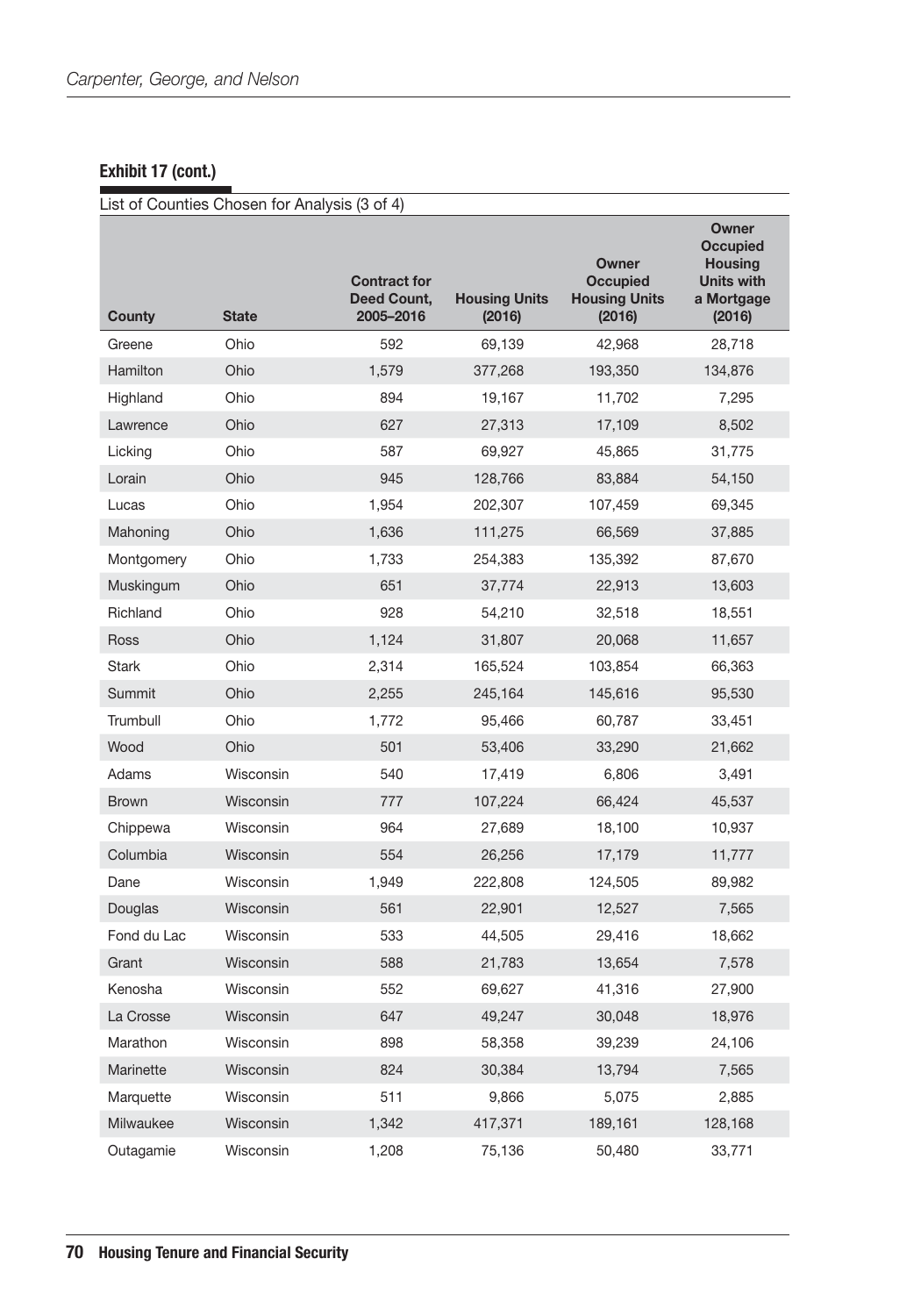|           | List of Counties Chosen for Analysis (4 of 4) |                                                 |                                |                                                            |                                                                                         |
|-----------|-----------------------------------------------|-------------------------------------------------|--------------------------------|------------------------------------------------------------|-----------------------------------------------------------------------------------------|
| County    | <b>State</b>                                  | <b>Contract for</b><br>Deed Count,<br>2005-2016 | <b>Housing Units</b><br>(2016) | Owner<br><b>Occupied</b><br><b>Housing Units</b><br>(2016) | Owner<br><b>Occupied</b><br><b>Housing</b><br><b>Units with</b><br>a Mortgage<br>(2016) |
| Polk      | Wisconsin                                     | 1.064                                           | 24,283                         | 14,141                                                     | 9,206                                                                                   |
| Racine    | <b>Wisconsin</b>                              | 640                                             | 82,333                         | 52,065                                                     | 34,810                                                                                  |
| Rock      | Wisconsin                                     | 783                                             | 68,463                         | 44,028                                                     | 29,543                                                                                  |
| Sauk      | <b>Wisconsin</b>                              | 844                                             | 29,864                         | 17,321                                                     | 11,058                                                                                  |
| Shawano   | Wisconsin                                     | 622                                             | 20,714                         | 12,853                                                     | 7.266                                                                                   |
| St. Croix | <b>Wisconsin</b>                              | 551                                             | 34,695                         | 24,830                                                     | 18,475                                                                                  |
| Waupaca   | Wisconsin                                     | 747                                             | 25,456                         | 16.073                                                     | 10,236                                                                                  |
| Wood      | Wisconsin                                     | 912                                             | 34,413                         | 23,456                                                     | 13,769                                                                                  |

*Sources: American Community Survey 2012–2016 averages and ATTOM land contract data*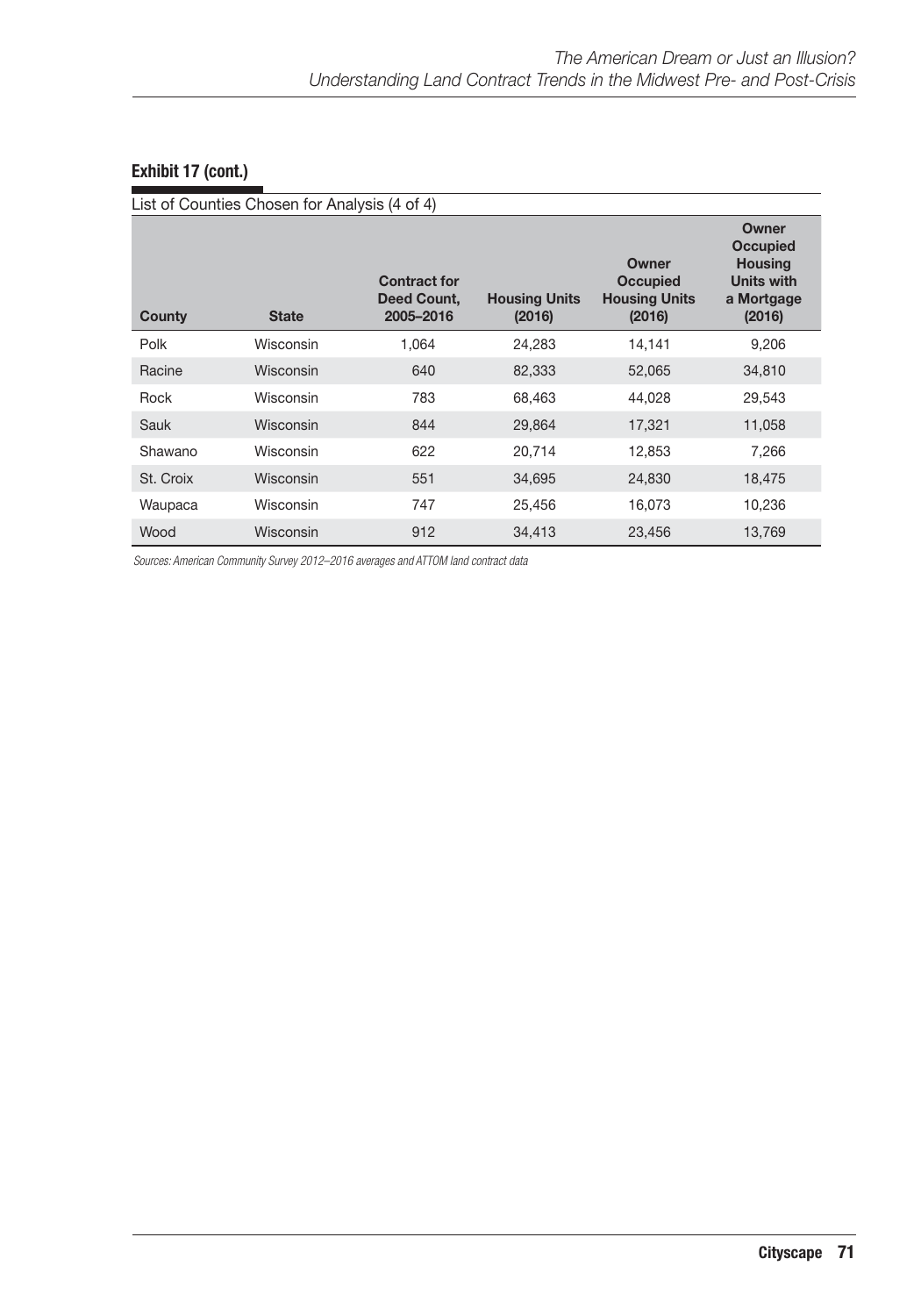| Exhibit 18                                          |             |             |                |           |              |               |
|-----------------------------------------------------|-------------|-------------|----------------|-----------|--------------|---------------|
| Table of Means                                      |             |             |                |           |              |               |
| Label                                               | <b>Mean</b> | Median      | <b>Std Dev</b> | Minimum   | Maximum      | Sum           |
| CFDs as a Share of All Owner-Occupied Housing Units | 0.04        | <b>5.01</b> | 0.06           | 0.00      | 1.36         | 633           |
| Population                                          | 1,289.00    | 1,114.00    | 755.00         | 106.00    | 17,906.00    | 22,862,744    |
| Households                                          | 512.00      | 443.00      | 283.00         | 18.00     | 5,670.00     | 9,074,992     |
| Percent African-American                            | 0.17        | 0.04        | 0.27           | 0.00      | 1.00         | 2,943         |
| Percent Latinx                                      | 0.06        | 0.02        | 0.10           | 0.00      | 0.94         | 1,036         |
| Percent Asian or Pacific Islander                   | 0.02        | 0.00        | 0.05           | 0.00      | 0.97         | 439           |
| Percent American Indian                             | 0.00        | 0.00        | 0.02           | 0.00      | 0.66         | 5             |
| Percent Other Race                                  | 0.05        | 0.02        | 0.07           | 0.00      | 0.79         | 813           |
| Percent with a Bachelor's Degree or Higher          | 0.28        | 0.23        | 0.20           | 0.00      | 1.00         | 4,933         |
| Median Household Income                             | 55,878.00   | 51,353.00   | 28,061.00      | 4,621.00  | 247,500.00   | 990,774,150   |
| Age of Housing (Years)                              | 54.27       | 55.00       | 17.56          | 8.00      | 79.00        | 960,306       |
| Percent Vacant Housing                              | 0.11        | 0.08        | 0.11           | 0.00      | 0.83         | 1,890         |
| Percent Owner Households                            | 0.67        | 0.72        | 0.24           | 0.03      | 1.00         | 11,948        |
| Median Home Value                                   | 140,793.00  | 122,600.00  | 90,038.00      | 10,200.00 | 1,078,700.00 | 2,496,392,600 |
| CFD Count                                           | 8.68        | 4.00        | 13.09          | 0.00      | 265.00       | 153,854       |
| HMDA Originations per Owner-Occupied Household      | 0.08        | 0.08        | 0.04           | 0.00      | 0.44         | 1,399         |
| CFD = Contract for Deed.                            |             |             |                |           |              |               |

CFD = Contract for Deed.<br>HMDA = Home Mortgage Disclosure Act.<br>Sources: American Community Survey 2012–2016 averages; Home Mortgage Disclosure Act 2012–2016 records; and ATTOM land contract data *Sources: American Community Survey 2012–2016 averages; Home Mortgage Disclosure Act 2012–2016 records; and ATTOM land contract dataHMDA = Home Mortgage Disclosure Act.*

Exhibit 18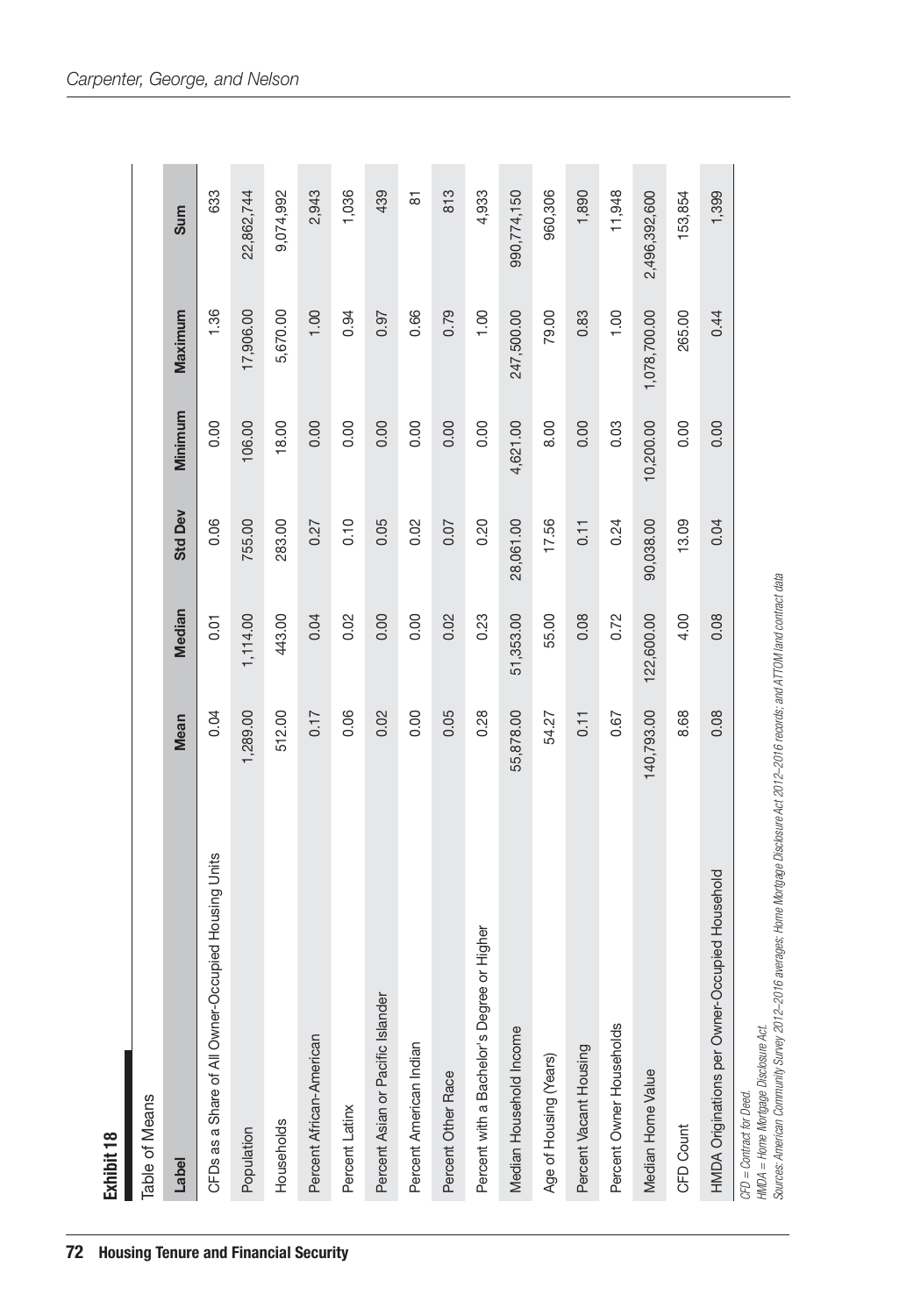## **References**

Akers, J., and E. Seymour. 2018. Instrumental Exploitation: Predatory Property Relations at City's End. *Geoforum* 91: 127–140.

Battle, J. J., S. Mancini, M. Saunders, and O. Williamson. 2016. *Toxic Transactions: How Land Installment Contracts Once Again Threaten Communities of Color*. Boston, MA: National Consumer Law Center. [https://www.nclc.org/images/pdf/pr-reports/report-land-contracts.pdf.](https://www.nclc.org/images/pdf/pr-reports/report-land-contracts.pdf)

Carpenter, A., A. Lueders, and C. Thayer. 2017. *Informal Homeownership Issues: Tracking Contract for Deed Sales in the Southeast*. Atlanta, GA: Federal Reserve Bank of Atlanta. [https://](https://www.frbatlanta.org/-/media/documents/community-development/publications/discussion-papers/2017/02-informal-homeownership-issues-tracking-contract-for-deed-sales-in-the-southeast-2017-06-14.pdf) [www.frbatlanta.org/-/media/documents/community-development/publications/discussion](https://www.frbatlanta.org/-/media/documents/community-development/publications/discussion-papers/2017/02-informal-homeownership-issues-tracking-contract-for-deed-sales-in-the-southeast-2017-06-14.pdf)[papers/2017/02-informal-homeownership-issues-tracking-contract-for-deed-sales-in-the](https://www.frbatlanta.org/-/media/documents/community-development/publications/discussion-papers/2017/02-informal-homeownership-issues-tracking-contract-for-deed-sales-in-the-southeast-2017-06-14.pdf)[southeast-2017-06-14.pdf.](https://www.frbatlanta.org/-/media/documents/community-development/publications/discussion-papers/2017/02-informal-homeownership-issues-tracking-contract-for-deed-sales-in-the-southeast-2017-06-14.pdf)

Coates, T.-N. 2014. "The Case for Reparations," *The Atlantic* 313 (5): 54–71.

Goldstein, M., and A. Stevenson. 2016. "Market for Fixer-Uppers Traps Low-Income Buyers," *The New York Times*. February 21.

Herbert, C. E., D.T. McCue, and R. Sanchez-Moyano. 2016. *Update on Homeownership Wealth Trajectories Through the Housing Boom and Bust*. Cambridge, MA: Joint Center for Housing Studies of Harvard University. [http://www.jchs.harvard.edu/sites/default/files/2013\\_wealth\\_update\\_](http://www.jchs.harvard.edu/sites/default/files/2013_wealth_update_mccue_02-18-16.pdf) [mccue\\_02-18-16.pdf](http://www.jchs.harvard.edu/sites/default/files/2013_wealth_update_mccue_02-18-16.pdf).

Higer, D. G. 2017. *Memorandum: Report of Study Committee on Installment Land Contracts*. Chicago, IL: Joint Editorial Board for Uniform Real Property Acts. [https://assets.documentcloud.org/](https://assets.documentcloud.org/documents/3890412/Contracts-for-Deed-Survey.pdf) [documents/3890412/Contracts-for-Deed-Survey.pdf](https://assets.documentcloud.org/documents/3890412/Contracts-for-Deed-Survey.pdf).

Immergluck, D. 2018. "Old Wine in Private Equity Bottles? The Resurgence of Contract-for-Deed Home Sales in US Urban Neighborhoods," *International Journal of Urban and Regional Research* 42 (4): 651–665.

Kurth, J. 2016. "Land Contracts Trip Up Would-Be Homeowners," *The Detroit News*. February 29. <http://detne.ws/215hTdq>.

Leggate, J. 2018. "'Predatory' Property Investors Agree to Pay Cincinnati, Change Practices to Settle Lawsuit," *WCPO Cincinnati*. [https://www.wcpo.com/longform/predatory-property-investors](https://www.wcpo.com/longform/predatory-property-investors-agree-to-pay-cincinnati-change-practices-to-settle-lawsuit)[agree-to-pay-cincinnati-change-practices-to-settle-lawsuit.](https://www.wcpo.com/longform/predatory-property-investors-agree-to-pay-cincinnati-change-practices-to-settle-lawsuit)

Mancini, S. B., and M. Saunders. 2017. "How to Stop Predatory Land Contracts and Rentto-Own Scams: Require Habitability," *Community Progress Blog*. September 19. [https://www.](https://www.communityprogress.net/blog/stop-predatory-land-contracts-renttoown-scams-require-habitability) [communityprogress.net/blog/stop-predatory-land-contracts-renttoown-scams-require](https://www.communityprogress.net/blog/stop-predatory-land-contracts-renttoown-scams-require-habitability)[habitability](https://www.communityprogress.net/blog/stop-predatory-land-contracts-renttoown-scams-require-habitability).